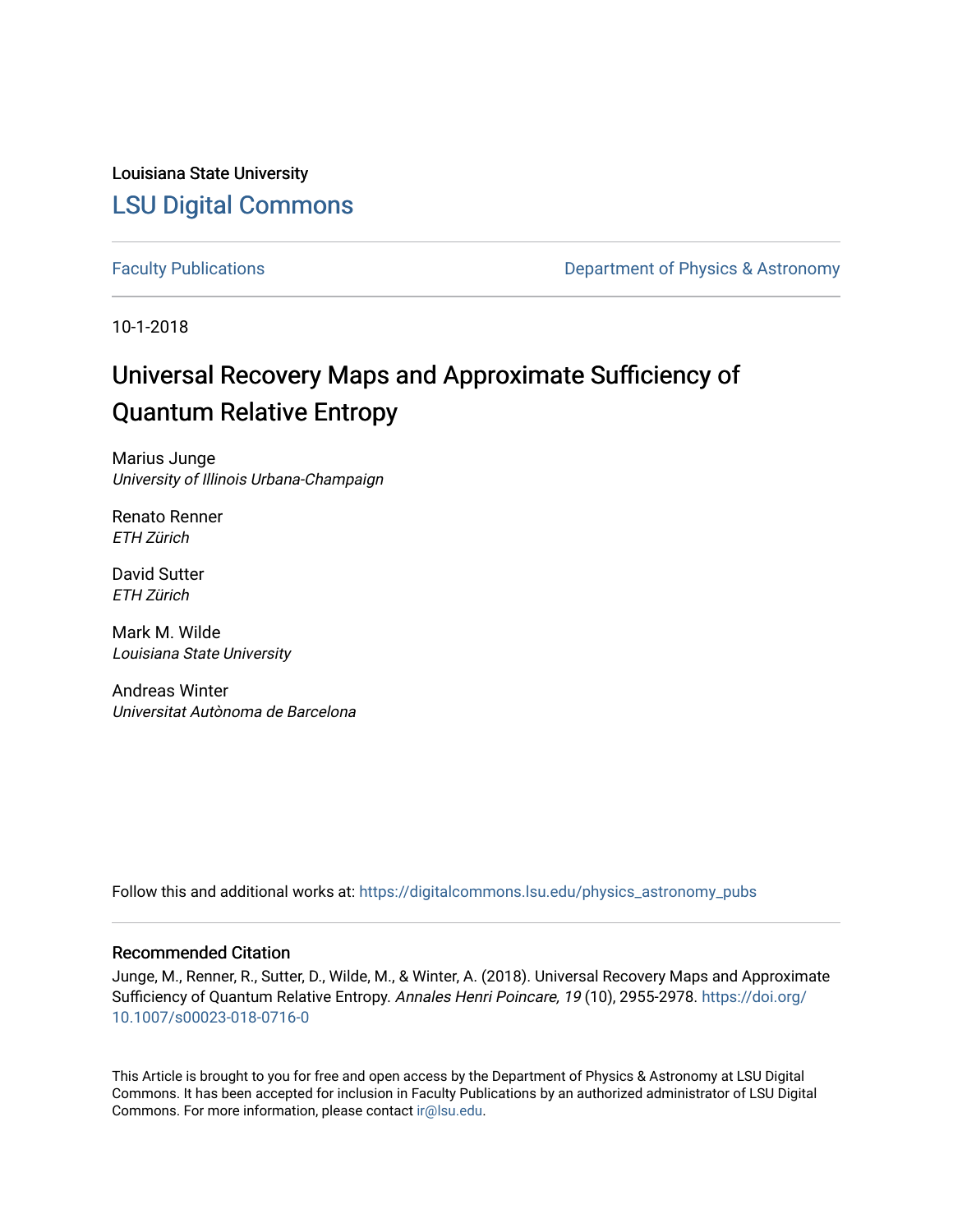CrossMark

## **Universal Recovery Maps and Approximate Sufficiency of Quantum Relative Entropy**

Marius Junge, Renato Renner, David Sutter, Mark M. Wilde and Andreas Winter

**Abstract.** The data processing inequality states that the quantum relative entropy between two states  $\rho$  and  $\sigma$  can never increase by applying the same quantum channel  $\mathcal N$  to both states. This inequality can be strengthened with a remainder term in the form of a distance between  $\rho$  and the closest recovered state  $(\mathcal{R} \circ \mathcal{N})(\rho)$ , where  $\mathcal{R}$  is a recovery map with the property that  $\sigma = (\mathcal{R} \circ \mathcal{N})(\sigma)$ . We show the existence of an *explicit* recovery map that is *universal* in the sense that it depends only on  $\sigma$  and the quantum channel  $\mathcal N$  to be reversed. This result gives an alternate, information-theoretic characterization of the conditions for approximate quantum error correction.

## **1. Introduction**

For two Hilbert spaces A and B, let  $S(A)$  denote the set of density operators acting on A and let  $TPCP(A, B)$  be the set of trace-preserving completely positive maps from A to  $B^1$  $B^1$ . Let  $Q(A)$  denote some subset of  $S(A)$ . A quantum<br>channel  $\Lambda \subseteq \text{TPCP}(A, B)$  is called sufficient (or reversible) with respect to channel  $\mathcal{N} \in \text{TPCP}(A, B)$  is called *sufficient* (or *reversible*) *with respect to*  $Q(A)$ , if there exists a recovery map  $\mathcal{R} \in \mathrm{TPCP}(B, A)$  such that

$$
(\mathcal{R} \circ \mathcal{N})(\rho) = \rho \quad \text{for all} \quad \rho \in \mathcal{Q}(A). \tag{1}
$$

Sufficiency of quantum channels has been studied extensively (see [\[16,](#page-22-0)[26](#page-22-1)[,29,](#page-22-2)[30\]](#page-22-3) and references therein).

<span id="page-1-0"></span><sup>&</sup>lt;sup>1</sup> A linear mapping  $\mathcal{N}_{A\to B}$  from A to B is said to be *completely positive* if  $(\mathcal{N}_{A\to B} \otimes$  $\mathcal{I}_R(\rho_{AR}) \geq 0$  for all  $\rho_{AR} \geq 0$ , where R denotes an arbitrary reference system and  $\mathcal{I}_R$ denotes the identity map on  $R$ . The mapping is additionally trace preserving if any positive semi-definite trace-class input operator is mapped to an output operator that has the same trace.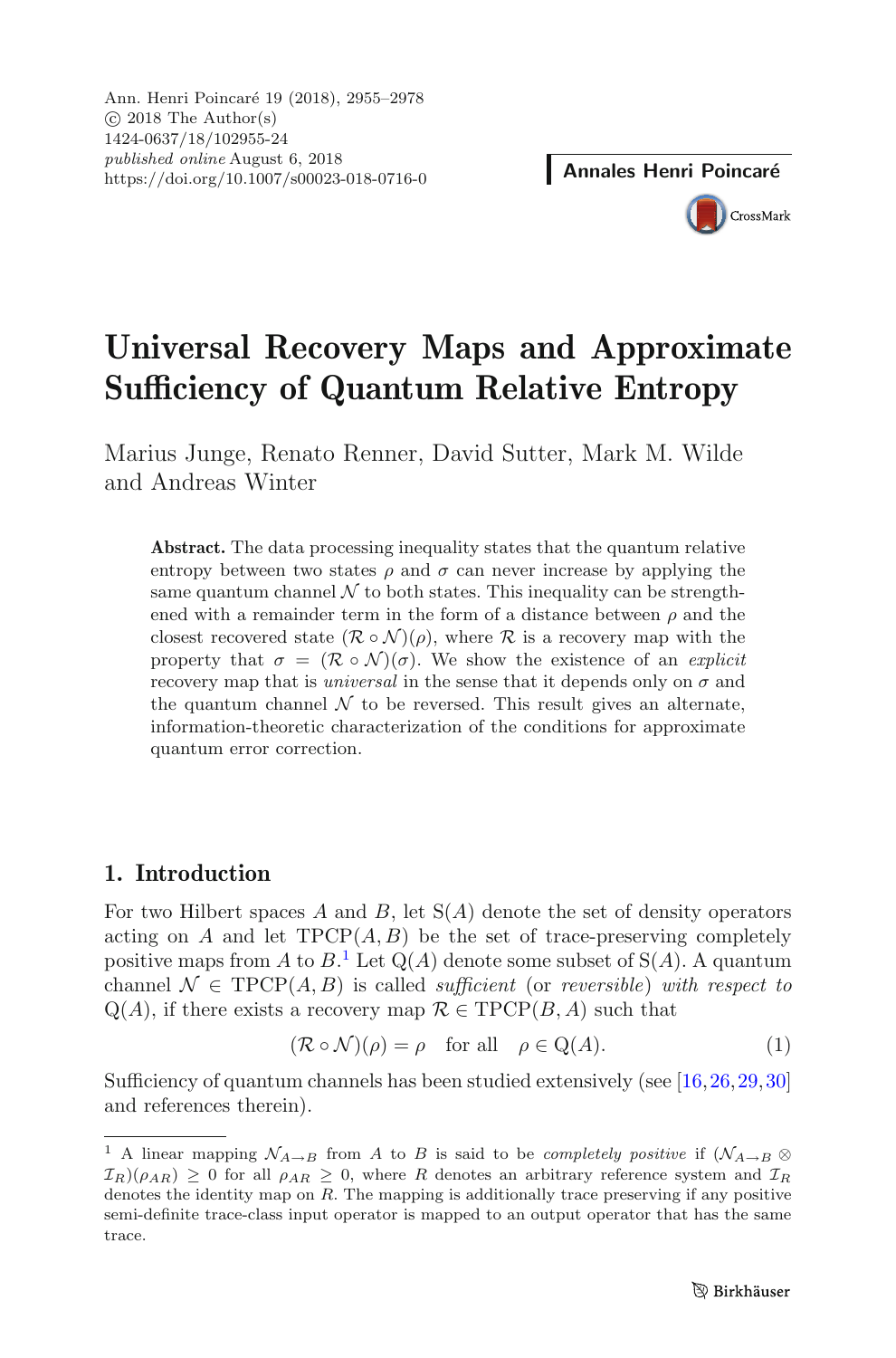The quantum relative entropy between two states  $\rho$  and  $\sigma$  is defined as [\[22](#page-22-4)]

$$
D(\rho||\sigma) := \sum_{i} \langle \phi_i | \rho(\log \rho - \log \sigma) | \phi_i \rangle
$$
  
= 
$$
\sum_{i,j} | \langle \phi_i | \psi_j \rangle |^2 [p(i) \log p(i) - p(i) \log q(j)],
$$
 (2)

where  $\rho = \sum_i p(i) |\phi_i\rangle\langle\phi_i|$  and  $\sigma = \sum_j q(j) |\psi_j\rangle\langle\psi_j|$  are spectral decompositions of a and  $\sigma$  with  $f(\phi_1)$  and  $f(\phi_2)$  orthonormal bases. Note that if the tions of  $\rho$  and  $\sigma$  with  $\{|\phi_i\rangle\}_i$  and  $\{|\psi_i\rangle\}_i$  orthonormal bases. Note that if the support of  $\rho$  is not contained in the support of  $\sigma$ , then  $D(\rho||\sigma)=+\infty$ . The *data processing inequality* (also known as *monotonicity of the relative entropy*) states that  $D(\rho||\sigma)$  is non-increasing under trace-preserving completely positive maps  $[24, 41]$  $[24, 41]$ , i.e.,

<span id="page-2-2"></span><span id="page-2-1"></span>
$$
D(\rho||\sigma) \ge D(\mathcal{N}(\rho)||\mathcal{N}(\sigma)),\tag{3}
$$

where  $\mathcal N$  is a quantum channel. The data processing inequality is related to the sufficiency of  $N$ . As shown in [\[16,](#page-22-0)[17,](#page-22-6)[29](#page-22-2)[,30](#page-22-3)], a quantum channel  $\mathcal{N} \in \text{TPCP}(A, B)$  is sufficient with respect to  $\mathbb{Q}(A)$  if and only if  $D(\rho||\sigma) =$  $D(\mathcal{N}(\rho)||\mathcal{N}(\sigma))$  for all  $\rho \in \mathbb{Q}(A)$  and  $\sigma \in \mathbb{Q}(A)$ . It is known that this is the case if and only if there exists a recovery map  $\mathcal{R} \in \mathrm{TPCP}(B, A)$  that simultaneously reverses the action of the physical evolution  $\mathcal N$  on both states [\[29](#page-22-2)[–31\]](#page-22-7), i.e.,  $(\mathcal{R} \circ \mathcal{N})(\rho) = \rho$  and  $(\mathcal{R} \circ \mathcal{N})(\sigma) = \sigma$ .

Let  $L(B)$  denote the set of bounded operators on B,  $TC(A)$  the set of trace-class operators acting on A, and  $\mathcal{N}^{\dagger}$  the adjoint map of  $\mathcal{N}^2$  $\mathcal{N}^2$ . We consider  $\langle a_1, a_2 \rangle = tr(a^{\dagger} a^{\dagger} a^{\dagger} a^{\dagger})$ , which is an inner product on the space of operators  $\langle a_1, a_2 \rangle_{\omega} := \text{tr}(a_1^{\dagger} \omega^{\frac{1}{2}} a_2 \omega^{\frac{1}{2}})$ , which is an inner product on the space of operators  $a \in L(A)$ .  $\Pi$ ,  $a = a \Pi$ ,  $= a$ , where  $\Pi$ , is the projection onto the support of  ${a \in L(A): \Pi_{\omega} a = a\Pi_{\omega} = a}$ , where  $\Pi_{\omega}$  is the projection onto the support of  $\omega$ . If the Hilbert spaces A and B are assumed to be separable and  $\sigma \in \mathrm{TC}(A)$  is positive semi-definite, then the recovery map can be taken as the *Petz recovery map*  $\mathcal{P}_{\sigma}$  (also known as the *transpose map*), defined as the adjoint of the solution to

$$
\langle a, \mathcal{N}^{\dagger}(b) \rangle_{\sigma} = \langle \mathcal{P}^{\dagger}_{\sigma, \mathcal{N}}(a), b \rangle_{\mathcal{N}(\sigma)} \quad \text{for all} \quad a \in L(A), b \in L(B). \tag{4}
$$

The Petz recovery map  $\mathcal{P}_{\sigma,\mathcal{N}}$  is completely positive, trace non-increasing, and unique on the support of  $\mathcal{N}(\sigma)$  [\[28](#page-22-8)[–31](#page-22-7)]. In the case that the Hilbert spaces A and B are finite-dimensional, then, on the support of  $\mathcal{N}(\sigma)$ , the Petz recovery map takes the form

<span id="page-2-4"></span><span id="page-2-3"></span>
$$
\mathcal{P}_{\sigma,\mathcal{N}}\;:\;X_B\mapsto\sigma^{\frac{1}{2}}\mathcal{N}^{\dagger}\big(\mathcal{N}(\sigma)^{-\frac{1}{2}}X_B\,\mathcal{N}(\sigma)^{-\frac{1}{2}}\big)\sigma^{\frac{1}{2}}.\tag{5}
$$

(Following the standard convention,  $\sigma^{-1}$  is defined to be the inverse of  $\sigma$  on its support.)

<span id="page-2-0"></span><sup>&</sup>lt;sup>2</sup> Note that the adjoint  $\mathcal{N}^{\dagger}$  of  $\mathcal{N}$  is defined as the unique linear map satisfying  $\langle a, \mathcal{N}^{\dagger} (b) \rangle$  =  $\langle \mathcal{N}(a), b \rangle$  for all  $a \in \text{TC}(A)$  and  $b \in \text{L}(B)$ , where  $\langle a_1, a_2 \rangle := \text{tr}(a_1^{\mathsf{T}} a_2)$  is the Frobenius inner product.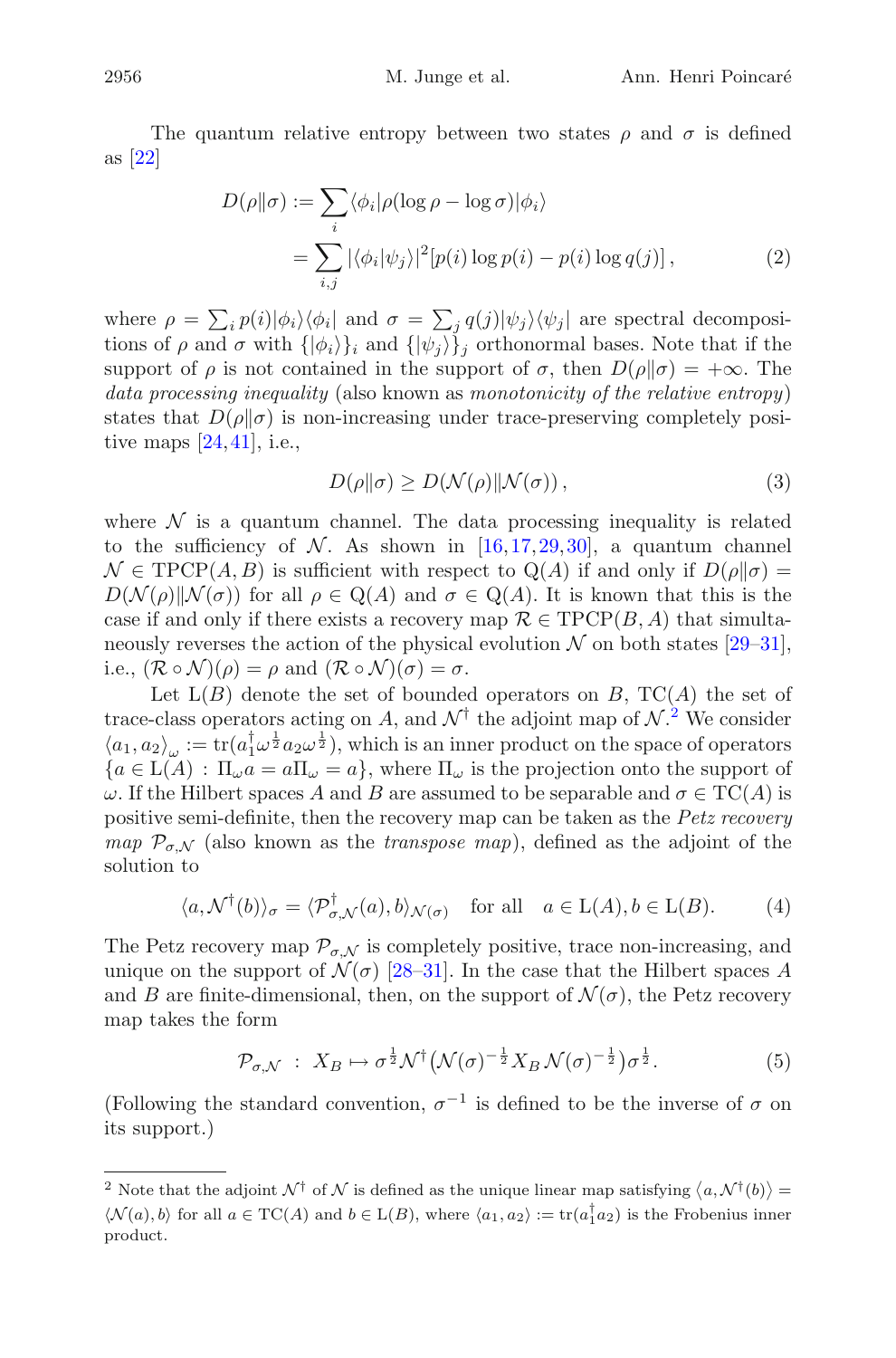The concept of sufficient statistics can be made robust. For  $\varepsilon \in [0,1]$ , a quantum channel  $\mathcal{N} \in \text{TPCP}(A, B)$  is  $\varepsilon$ -sufficient with respect to  $Q(A)$  if there exists a recovery map  $\mathcal{R}_{\varepsilon} \in \mathrm{TPCP}(B, A)$  such that [\[15\]](#page-22-9)

$$
\frac{1}{2} \|\rho - (\mathcal{R}_{\varepsilon} \circ \mathcal{N})(\rho)\|_{1} \le \varepsilon \quad \text{for all} \quad \rho \in \mathcal{Q}(A). \tag{6}
$$

Together with the case  $\varepsilon = 0$  discussed above and ideas from [\[44](#page-23-1)], this motivates the question if there exists a stronger version of the data processing inequality. More precisely, one asks for the possibility of adding a nonnegative term to the right-hand side of [\(3\)](#page-2-1) that indicates how well  $\rho$  can be recovered from  $\mathcal{N}(\rho)$ . Such a relation would serve as an alternative characterization of approximate sufficient statistics.

An inequality that is closely related to the monotonicity of the relative entropy is the *strong subadditivity* of quantum entropy [\[20,](#page-22-10)[21](#page-22-11)], which ensures that for any tripartite state  $\rho_{ABC} \in S(A \otimes B \otimes C)$  the conditional mutual information is nonnegative, i.e.,  $I(A: C|B)_{\rho} := H(AB)_{\rho} + H(BC)_{\rho} - H(ABC)_{\rho} H(B)_{\rho} \geq 0$ , where  $H(A)_{\rho} := -\text{tr}(\rho_A \log \rho_A)$  denotes the von Neumann entropy.[3](#page-3-0) This inequality has been strengthened recently with a remainder term in the form of a distance to the closest recovered state. It was shown in [\[8\]](#page-21-0), that for any density operator  $\rho_{ABC}$ , there exists  $\mathcal{R}_{B\rightarrow BC} \in \text{TPCP}(B, B \otimes C)$ (the *recovery map*) such that

$$
I(A:C|B)_{\rho} \ge -2\log F(\rho_{ABC}, \mathcal{R}_{B\to BC}(\rho_{AB})),\tag{7}
$$

where the *fidelity* of  $\rho$  and  $\sigma$  is defined by [\[40\]](#page-23-2)

<span id="page-3-4"></span><span id="page-3-3"></span><span id="page-3-2"></span><span id="page-3-1"></span>
$$
F(\rho, \sigma) := \left\| \sqrt{\rho} \sqrt{\sigma} \right\|_1.
$$
 (8)

If A, B, and C are finite-dimensional Hilbert spaces, on the support of  $\rho_B$ ,  $\mathcal{R}_{B\rightarrow BC}$  can be taken as a rotated Petz recovery map, i.e., a trace-preserving completely positive map of the form

$$
X_B \mapsto V_{BC}\rho_{BC}^{\frac{1}{2}} \left(\rho_B^{-\frac{1}{2}} U_B X_B U_B^{\dagger} \rho_B^{-\frac{1}{2}} \otimes \mathrm{id}_C\right) \rho_{BC}^{\frac{1}{2}} V_{BC}^{\dagger},\tag{9}
$$

where  $V_{BC}$  and  $U_B$  are unitaries acting on  $B \otimes C$  and B, respectively.

The result of [\[8\]](#page-21-0), whose proof is based on de Finetti-type arguments and properties of R´enyi entropies, has been extended and generalized in various ways. In [\[6](#page-21-1)], based on the quantum state redistribution protocol [\[7](#page-21-2)] and de Finetti-type arguments, it was shown that the fidelity term can be replaced by a *measured relative entropy*  $D_M$ , which is never smaller than the fidelity term, i.e.,

$$
I(A:C|B)_{\rho} \ge D_{\mathbb{M}}(\rho_{ABC} \|\mathcal{R}_{B \to BC}(\rho_{AB})) \ge -2\log F(\rho_{ABC}, \mathcal{R}_{B \to BC}(\rho_{AB})).
$$
\n(10)

<span id="page-3-0"></span><sup>3</sup> The definition of conditional mutual information we have given is for finite-dimensional spaces and can be extended to the infinite-dimensional case [\[36\]](#page-23-3).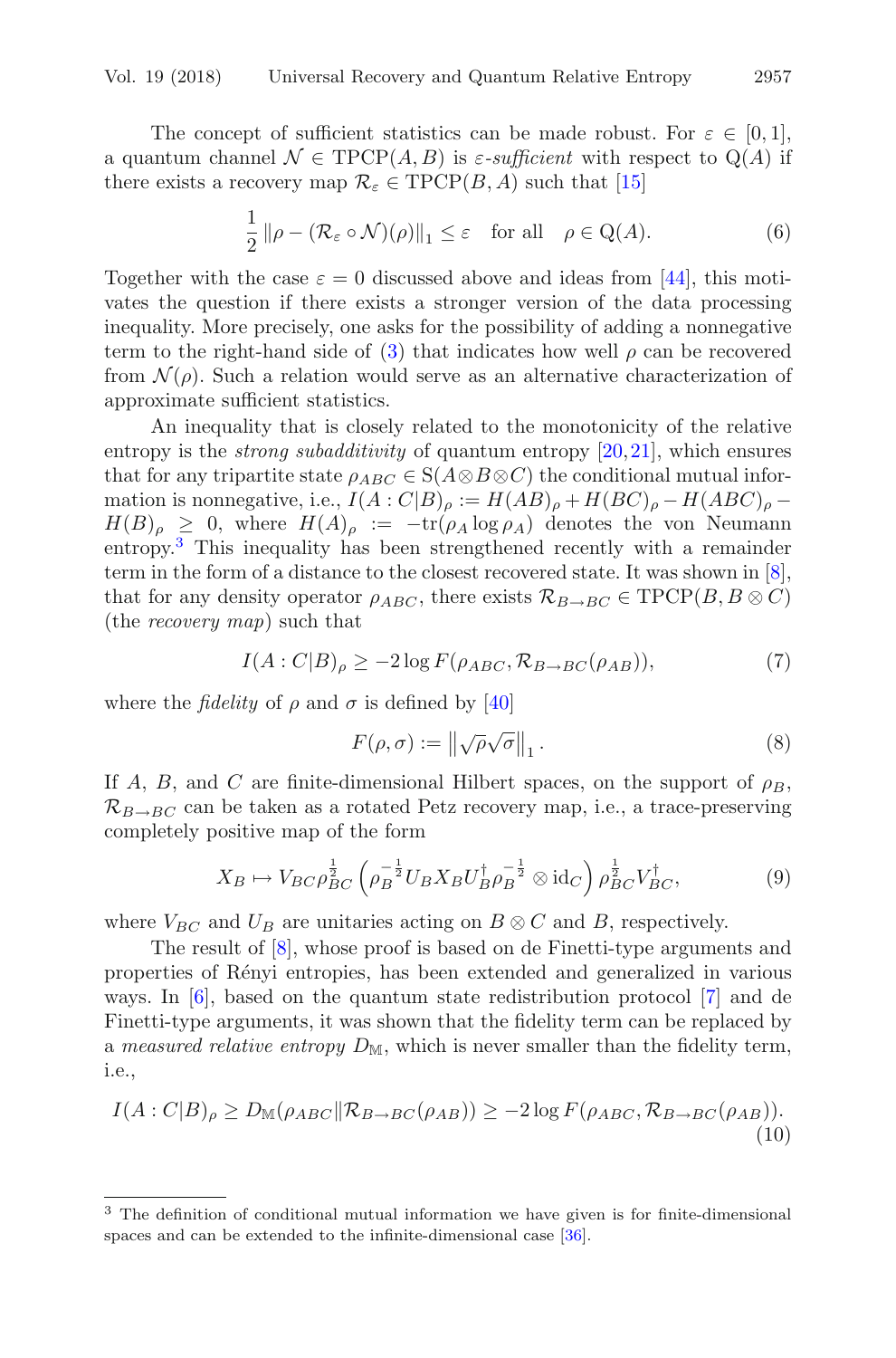The measured relative entropy is defined as the supremum of the relative entropy with measured inputs over all positive operator-valued measures (POVMs)  $\mathcal{M} = \{M_x\}$ , i.e.,

$$
D_{\mathbb{M}}(\rho \| \sigma) := \sup \Big\{ D(\mathcal{M}(\rho) \| \mathcal{M}(\sigma)) : \\ \mathcal{M}(\rho) = \sum_{x} \text{tr}(\rho M_x) |x \rangle \langle x| \text{ with } \sum_{x} M_x = \text{id} \Big\},
$$
\n(11)

where  $\{|x\rangle\}_x$  is a finite set of orthonormal vectors. We note that the tighter bound from [\[6](#page-21-1)] came at the cost of losing all information about the structure of the recovery map. In [\[38\]](#page-23-4), it was shown that there exists a recovery map both satisfying [\(10\)](#page-3-1) and possessing a universality property, in the sense that it only depends on the marginal  $\rho_{BC}$ . Furthermore, for a linearized version of [\(7\)](#page-3-2) it was shown that the recovery map has the form of a rotated Petz recovery map with commuting unitaries, i.e., a recovery map of the form in [\(9\)](#page-3-3) where  $V_{BC}$  and  $U_B$  commute with  $\rho_{BC}$  and  $\rho_B$ , respectively.

In view of approximate sufficiency of quantum channels discussed above, it would be helpful to have a generalization of [\(7\)](#page-3-2) in terms of relative entropies. This has been established in [\[42\]](#page-23-5) with a proof technique based on the notion of a R´enyi generalization of a relative entropy difference [\[35\]](#page-23-6) and Hadamard's three-line theorem. It was shown that for any two states  $\rho$  and  $\sigma$  acting on finite-dimensional Hilbert spaces with  $\text{supp}(\rho) \subseteq \text{supp}(\sigma)$  and any channel N there exists a recovery map R such that  $(\mathcal{R} \circ \mathcal{N})(\sigma) = \sigma$  and

$$
D(\rho||\sigma) - D(\mathcal{N}(\rho)||\mathcal{N}(\sigma)) \ge -2\log F(\rho, (\mathcal{R} \circ \mathcal{N})(\rho)). \tag{12}
$$

Furthermore, the recovery map was shown to be a rotated Petz recovery map with unitaries U and V in the algebra generated by  $\sigma$  and  $\mathcal{N}(\sigma)$ , respectively. Very recently, another different proof technique was found [\[39](#page-23-7)], based on the concavity and monotonicity of the operator logarithm, which shows that there exists a recovery map  $\mathcal R$  such that

$$
D(\rho||\sigma) - D(\mathcal{N}(\rho)||\mathcal{N}(\sigma)) \ge D_{\mathbb{M}}(\rho||(\mathcal{R} \circ \mathcal{N})(\rho))
$$
\n(13)

<span id="page-4-3"></span><span id="page-4-2"></span><span id="page-4-1"></span><span id="page-4-0"></span>
$$
\geq -2\log F\big(\rho, (\mathcal{R} \circ \mathcal{N})(\rho)\big) \ . \tag{14}
$$

The recovery map was shown to be a convex combination of rotated Petz recovery maps with unitaries U and V in the algebra generated by  $\sigma$  and  $\mathcal{N}(\sigma)$ , respectively, and therefore satisfies  $(\mathcal{R} \circ \mathcal{N})(\sigma) = \sigma$ .

Neither in  $[42]$  $[42]$  nor in  $[39]$  was the recovery map satisfying  $(12)$  and  $(13)$ , respectively, shown to be universal, in the sense that it could be taken independent of  $\rho$ . We note that by the Fuchs–van de Graaf inequality [\[9\]](#page-21-3) the fidelity can be transferred into a trace distance term such that  $(12)$  and  $(14)$  provide alternative characterizations for approximate sufficient statistics.

**Result.** We show that for any nonnegative operator  $\sigma$  and for any channel N there exists an *explicit* and *universal* recovery map  $\mathcal{R}_{\sigma, \mathcal{N}}$  such that

$$
D(\rho||\sigma) \ge D\big(\mathcal{N}(\rho)||\mathcal{N}(\sigma)\big) - 2\log F\big(\rho, (\mathcal{R}_{\sigma,\mathcal{N}} \circ \mathcal{N})(\rho)\big) \tag{15}
$$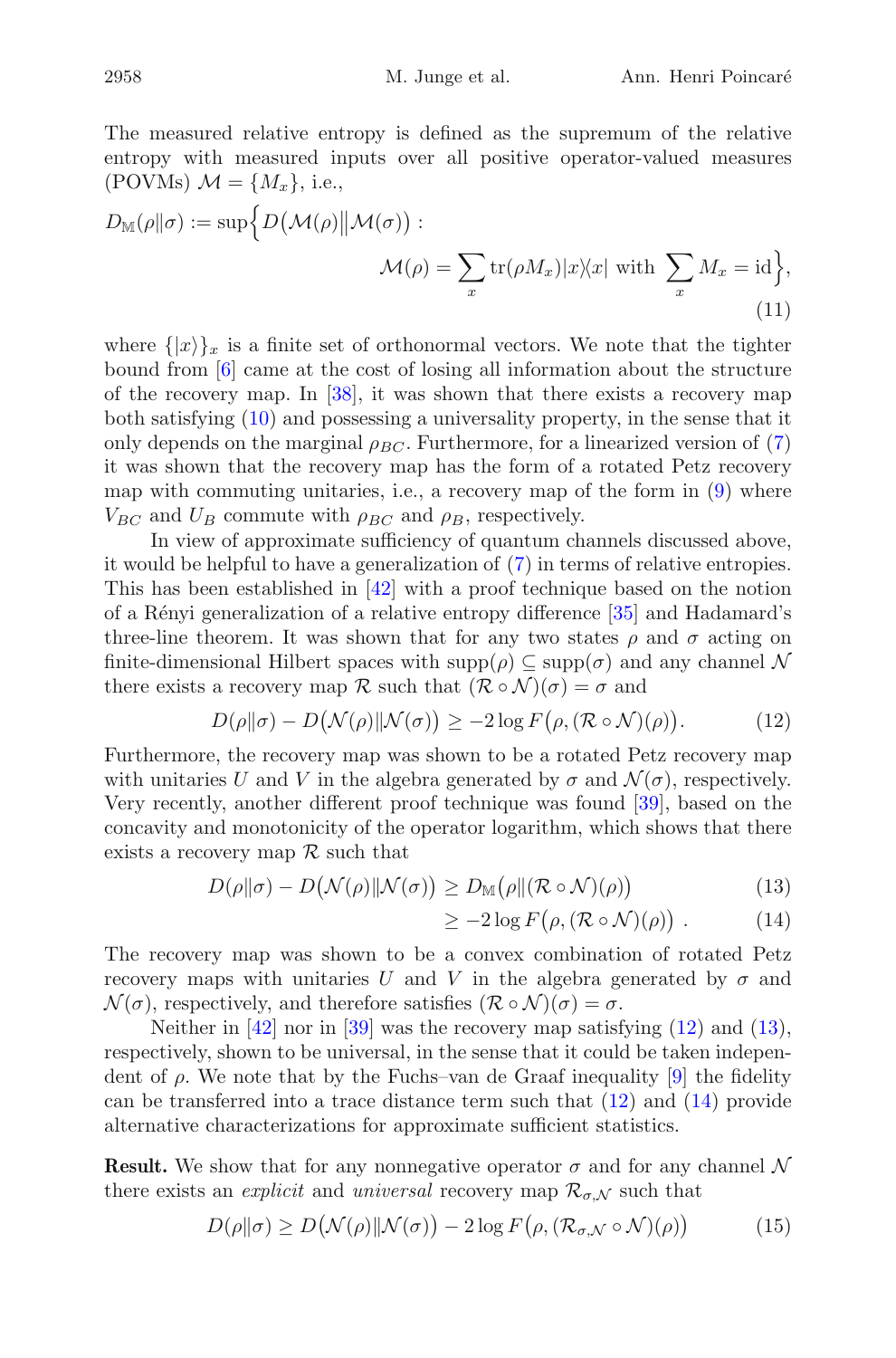for all density operators  $\rho$  such that  $\text{supp}(\rho) \subseteq \text{supp}(\sigma)$ . A consequence of the universality of the recovery map  $\mathcal{R}_{\sigma,\mathcal{N}}$  is that  $(\mathcal{R}_{\sigma,\mathcal{N}}\circ\mathcal{N})(\sigma)=\sigma$ . We note that  $\rho$  and  $\sigma$  are defined on separable Hilbert spaces. We refer to Theorem [2.1](#page-5-0) and Remark [2.2](#page-5-1) for a more precise statement, and we note here that the result stated in Theorem [2.1](#page-5-0) is strictly stronger than [\(15\)](#page-4-3).

**History of the Problem.** In 1973, the *strong subadditivity* of quantum entropy [\[20,](#page-22-10)[21\]](#page-22-11) was proven. It ensures that the conditional mutual information of any tripartite state is nonnegative. Two years later the *data processing inequality*, or *monotonicity of the quantum relative entropy under trace-preserving completely positive maps* was proven [\[24](#page-22-5)[,41](#page-23-0)]. This entropy inequality states that the quantum relative entropy cannot increase after applying a quantum channel to its arguments. Since then it has been realized that this fundamental theorem has numerous applications in quantum physics, and as a consequence, it was natural to ask if it would be possible to strengthen the result. This, however, turned out to be challenging. More recently, several conjectures regarding an improved data processing inequality have been put forward. (See [\[44\]](#page-23-1) for one of these conjectures). In this paper, we prove [\(15\)](#page-4-3) with a recovery map that satisfies all the properties that have been conjectured to hold (see, e.g., [\[44](#page-23-1)]).

#### **2. Main Results**

Let  $P(A)$  denote the set of nonnegative trace-class operators acting on a Hilbert space A. For any  $\sigma \in P(A)$ , we define

$$
S_{\sigma}(A) := \{ \rho \in S(A) : \text{supp}(\rho) \subseteq \text{supp}(\sigma) \}. \tag{16}
$$

<span id="page-5-0"></span>**Theorem 2.1.** Let A and B be separable Hilbert spaces. For any  $\sigma \in P(A)$ , any  $\rho \in S_{\sigma}(A)$  *and any*  $\mathcal{N} \in \mathrm{TPCP}(A, B)$ *, we have* 

$$
D(\rho \| \sigma) \ge D\big(\mathcal{N}(\rho) \| \mathcal{N}(\sigma)\big) - 2 \int_{\mathbb{R}} dt \, \beta_0(t) \, \log F\big(\rho, (\mathcal{R}_{\sigma,\mathcal{N}}^{\frac{t}{2}} \circ \mathcal{N})(\rho)\big), \qquad (17)
$$

*where the relative entropy and fidelity are defined in* [\(2\)](#page-2-2) *and* [\(8\)](#page-3-4)*, respectively. The recovery map is given by*

$$
\mathcal{R}_{\sigma,\mathcal{N}}^t: X_B \mapsto \sigma^{-\mathrm{i}t} \mathcal{P}_{\sigma,\mathcal{N}}(\mathcal{N}(\sigma)^{\mathrm{i}t} X_B \mathcal{N}(\sigma)^{-\mathrm{i}t}) \sigma^{\mathrm{i}t} \tag{18}
$$

and  $\beta_0$  *is a probability density function on* R *defined by* 

<span id="page-5-5"></span><span id="page-5-4"></span><span id="page-5-3"></span><span id="page-5-2"></span>
$$
\beta_0(t) := \frac{\pi}{2} \left( \cosh(\pi t) + 1 \right)^{-1}.
$$
\n(19)

*The map*  $\mathcal{P}_{\sigma,\mathcal{N}}$  *is the Petz recovery map, defined as the adjoint of the unique linear map*  $\mathcal{P}_{\sigma,\mathcal{N}}^{\dagger}$  *satisfying* [\(4\)](#page-2-3) *with domain*  $L(\text{supp}(\mathcal{N}(\sigma)))$  *and range*<br> $L(\text{supp}(\mathcal{I}))$  *If* A and B are finite dimensional, this unique linear map D .  $L(\text{supp}(\sigma))$ *. If* A and B are finite-dimensional, this unique linear map  $\mathcal{P}_{\sigma,\mathcal{N}}$ *is given by* [\(5\)](#page-2-4)*.*

<span id="page-5-1"></span>*Remark* 2.2*.* Using the concavity of the logarithm and the fidelity [\[27](#page-22-12), Exercise 9.20], Theorem [2.1](#page-5-0) can be simplified to

$$
D(\rho \| \sigma) \ge D\big(\mathcal{N}(\rho) \| \mathcal{N}(\sigma)\big) - 2\log F\big(\rho, (\mathcal{R}_{\sigma,\mathcal{N}} \circ \mathcal{N})(\rho)\big),\tag{20}
$$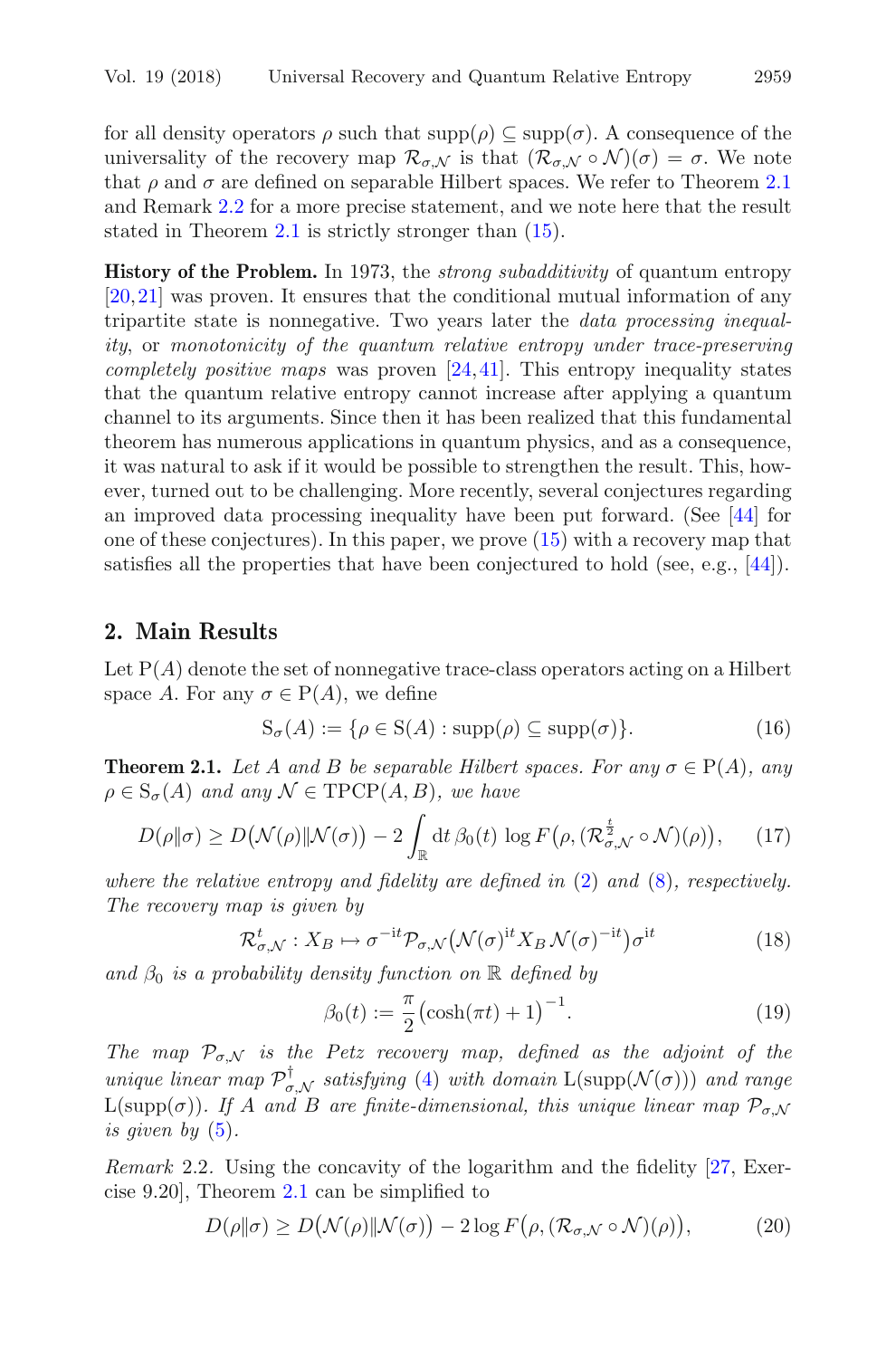

<span id="page-6-1"></span>FIGURE 1. This plot depicts the probability density  $\beta_0$ defined in [\(19\)](#page-5-2) as a function of  $t \in \mathbb{R}$ . We see that it is peaked around  $t = 0$  which corresponds to the Petz recovery map, i.e.,  $\mathcal{R}_{\sigma,\mathcal{N}}^{t=0} = \mathcal{P}_{\sigma,\mathcal{N}}$ .

where

<span id="page-6-2"></span>
$$
\mathcal{R}_{\sigma,\mathcal{N}}(\cdot) := \int_{\mathbb{R}} \mathrm{d}t \,\beta_0(t) \,\mathcal{R}_{\sigma,\mathcal{N}}^{\frac{t}{2}}(\cdot) \tag{21}
$$

on the support of  $\mathcal{N}(\sigma)$  with  $\mathcal{R}^t_{\sigma,\mathcal{N}}$  and  $\beta_0$  defined in Theorem [2.1.](#page-5-0)<sup>[4](#page-6-0)</sup>

Figure [1](#page-6-1) depicts the probability density  $\beta_0$  as a function of  $t \in \mathbb{R}$ . We note that the recovery map  $\mathcal{R}_{\sigma,\mathcal{N}}$  that satisfies [\(20\)](#page-5-3) can be chosen such that it projects everything outside of the support of  $\mathcal{N}(\sigma)$  to zero.

*Remark* 2.3. Inequality [\(17\)](#page-5-4) together with the fact that the mapping  $t \mapsto \mathcal{R}_{\sigma,\mathcal{N}}^t$ <br>is continuous implies that for any  $\sigma \in \mathcal{P}(A)$ ,  $\sigma \in \mathcal{S}(A)$  and  $\mathcal{N} \in \mathcal{TPCP}(A, B)$ is continuous implies that for any  $\sigma \in P(A)$ ,  $\rho \in S_{\sigma}(A)$  and  $\mathcal{N} \in TPCP(A, B)$ such that  $D(\rho || \sigma) = D(\mathcal{N}(\rho) || \mathcal{N}(\sigma))$  we have  $(\mathcal{R}^t_{\sigma,\mathcal{N}} \circ \mathcal{N})(\rho) = \rho$  and  $(\mathcal{R}^t_{\sigma,\mathcal{N}} \circ \mathcal{N})(\sigma) = \sigma$  for all  $t \in \mathbb{R}$  with  $\mathcal{R}^t$  ( ) defined in (18). This follows because  $\mathcal{N}(\sigma) = \sigma$  for all  $t \in \mathbb{R}$  with  $\mathcal{R}^t_{\sigma,\mathcal{N}}(\cdot)$  defined in [\(18\)](#page-5-5). This follows because  $F(\omega, \tau) \in [0, 1]$  and  $F(\omega, \tau) = 1$  if and only if  $\omega = \tau$  for density operators  $\omega$ and  $\tau$ .

*Remark* 2.4 (*Functoriality properties*). The recovery map  $\mathcal{R}_{\sigma,\mathcal{N}}$  stated in Remark [2.2](#page-5-1) satisfies apart from [\(20\)](#page-5-3) several desirable "functoriality" properties. Some of them have been stated in [\[19,](#page-22-13)[42](#page-23-5)[,44](#page-23-1)].

- 1. **Universality.** The recovery map does not depend on  $\rho$ . This follows directly from Remark [2.2.](#page-5-1)
- 2. **Perfect reconstruction of**  $\sigma$  **from**  $\mathcal{N}(\sigma)$ . The recovery map satisfies  $(\mathcal{R}_{\sigma,\mathcal{N}}\circ\mathcal{N})(\sigma)=\sigma$ . This is clear from the fact that any rotated Petz map of the form in [\(18\)](#page-5-5) perfectly recovers  $\sigma$  [\[42\]](#page-23-5), and thus so does any convex combination of these maps. Alternatively, as the recovery map predicted by Remark [2.2](#page-5-1) that satisfies [\(20\)](#page-5-3) is universal, the assertion follows by choosing  $\rho = \sigma/\text{tr}(\sigma)$ .

<span id="page-6-0"></span><sup>4</sup> The integral in [\(21\)](#page-6-2) can be understood as a Riemann sum with respect to weak convergence since we have a weakly continuous family of maps.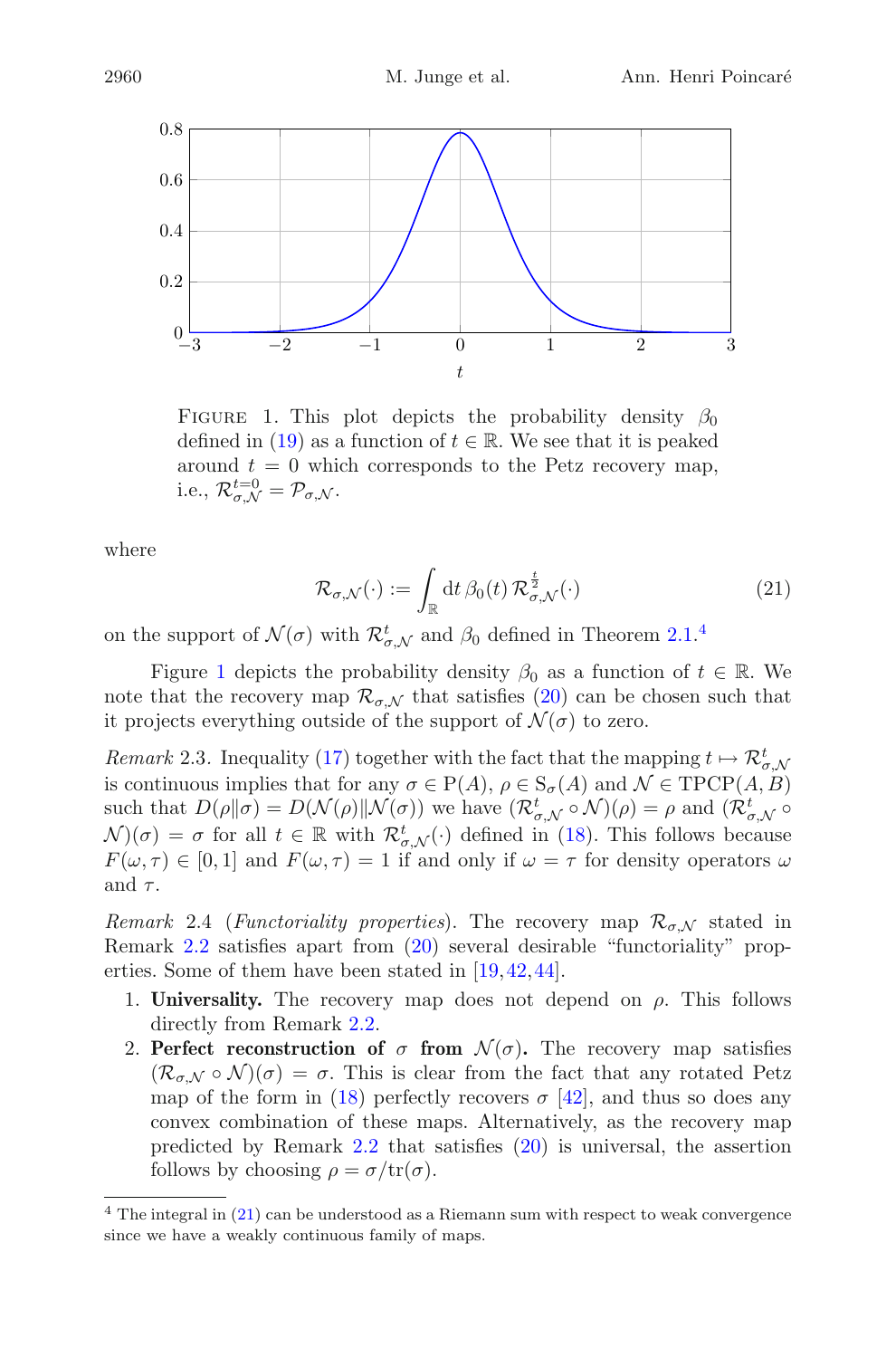- 3. **Normalization.** In case  $\mathcal{N} = \mathcal{I}$ , where  $\mathcal{I}$  denotes the identity map, we have  $\mathcal{R}_{\sigma,N}(\cdot)=\Pi_{\sigma}(\cdot)\Pi_{\sigma}$ , where  $\Pi_{\sigma}$  denotes a projector onto the support of  $\sigma$ . Thus, if  $\sigma$  is faithful, the recovery map is equal to the identity channel. This follows directly by [\[42](#page-23-5), Section 4.1] and by definition of the recovery map  $\mathcal{R}_{\sigma}$ <sub>N</sub>(·).
- 4. **Stabilization.** For any  $\sigma \in P(A)$ , any  $\mathcal{N} \in \text{TPCP}(A, B)$ , any reference system R, and any faithful  $\tau \in P(R)$ , we have  $\mathcal{R}_{\sigma \otimes \tau, \mathcal{N} \otimes \mathcal{I}_R}(\cdot) = \mathcal{R}_{\sigma, \mathcal{N}} \otimes \mathcal{I}_R(\cdot)$ . This follows by combining [\[42,](#page-23-5) Section 4.2] together with the normalization property discussed above.

We note that by following [\[42](#page-23-5), Sections 4.2 and 4.3] it can be shown that the recovery map  $\mathcal{R}_{\sigma,\mathcal{N}}$  fulfills some parallel and serial composition rules.

The proof of Theorem [2.1](#page-5-0) consists of two parts. We first prove the statement for finite-dimensional Hilbert spaces  $A$  and  $B$  by employing a strengthened version of Hadamard's three-line theorem that is due to Hirschman [\[13\]](#page-22-14). By an approximation argument we show that the result remains valid for separable Hilbert spaces.

## **3. Proof of Theorem [2.1](#page-5-0)**

#### **Step 1: Proof for Finite-Dimensional Hilbert Spaces**

In this step, we assume that the Hilbert spaces  $A$  and  $B$  are finite-dimensional. Our proof of  $(17)$  is similar to the approach taken in [\[42\]](#page-23-5). There are two main ingredients: a Rényi generalization of a relative entropy difference [\[35](#page-23-6)] and Hirschman's improvement of the Hadamard three-line theorem [\[13](#page-22-14)]. We begin by recalling these two ingredients and then proceed to a proof of [\(17\)](#page-5-4).

For any  $L \in L(A)$  the *Schatten p-norm* is defined as

$$
||L||_p := (\text{tr}(|L|^p))^{\frac{1}{p}} \text{ for } p \in [1, \infty),
$$
 (22)

where  $|L| := \sqrt{L^{\dagger}L}$ . A Rényi generalization of a relative entropy difference<sup>[5](#page-7-0)</sup> is defined as [35] defined as [\[35](#page-23-6)]

<span id="page-7-1"></span>
$$
\widetilde{\Delta}_{\alpha}(\rho,\sigma,\mathcal{N}) := \frac{2\alpha}{\alpha - 1} \log \left\| \left( \left[ \mathcal{N}(\rho) \right]^{\frac{1 - \alpha}{2\alpha}} \left[ \mathcal{N}(\sigma) \right]^{\frac{\alpha - 1}{2\alpha}} \otimes \operatorname{id}_{E} \right) U_{A \to BE} \sigma^{\frac{1 - \alpha}{2\alpha}} \rho^{\frac{1}{2}} \right\|_{2\alpha},\tag{23}
$$

where  $\alpha \in (0,1) \cup (1,\infty)$ , and  $U_{A\rightarrow BE}$  is an isometric extension of the channel N. That is,  $U_{A\rightarrow BE}$  is a linear isometry satisfying  ${\rm tr}_E(U_{A\rightarrow BE}(\cdot)U_{A\rightarrow BE}^{\dagger}) =$ <br> $N(\cdot)$  and  $U^{\dagger}$  $\mathcal{N}(\cdot)$  and  $U_{A\rightarrow BE}^{\dagger}U_{A\rightarrow BE} = \text{id}_A$ . All isometric extensions of a channel are<br>related by an isometry acting on the environment system E, so that the related by an isometry acting on the environment system  $E$ , so that the definition in [\(23\)](#page-7-1) is invariant under any such choice. Recall also that the adjoint  $\mathcal{N}^{\dagger}$  of a channel is given in terms of an isometric extension U as  $\mathcal{N}^{\dagger}(\cdot) = U^{\dagger}((\cdot) \otimes id_E)U$ . The following lemma was established in [\[35\]](#page-23-6) for the case in which  $\rho$ ,  $\sigma$ ,  $\mathcal{N}(\rho)$ , and  $\mathcal{N}(\sigma)$  are positive definite and was later extended in the appendix of [\[42](#page-23-5)] to hold for the case in which  $\rho \in S_{\sigma}(A)$ :

<span id="page-7-0"></span><sup>5</sup> The explanation in which sense this term is a relative entropy difference is given in [\(24\)](#page-8-0).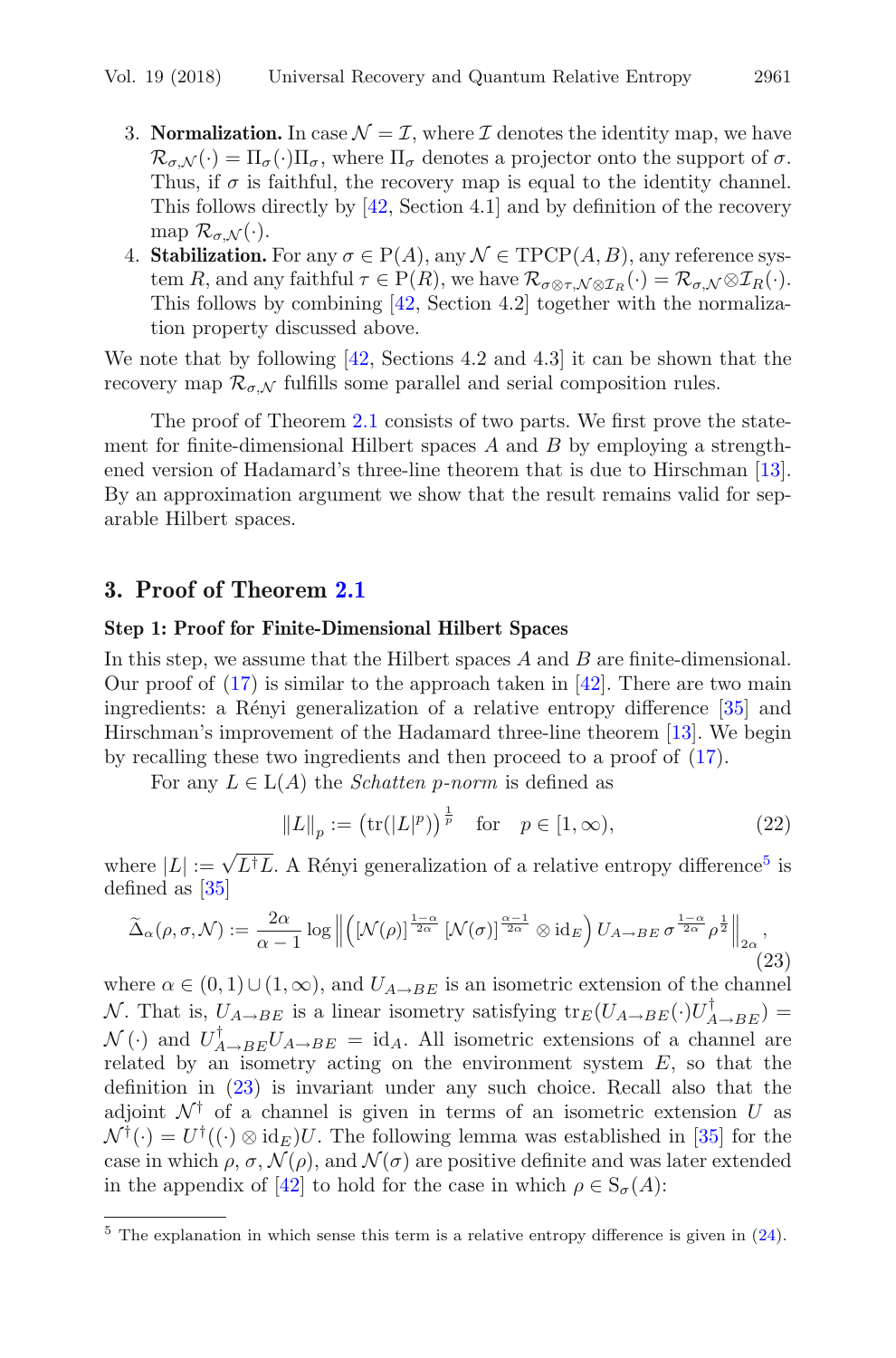**Lemma 3.1.** ([\[35,](#page-23-6)[42](#page-23-5)]) *Let* A *and* B *be finite-dimensional Hilbert spaces. The following limit holds for*  $\sigma \in P(A)$ *,*  $\rho \in S_{\sigma}(A)$ *, and*  $\mathcal{N} \in \text{TPCP}(A, B)$ *:* 

<span id="page-8-0"></span>
$$
\lim_{\alpha \to 1} \widetilde{\Delta}_{\alpha}(\rho, \sigma, \mathcal{N}) = D(\rho \| \sigma) - D(\mathcal{N}(\rho) \| \mathcal{N}(\sigma)). \tag{24}
$$

For  $\alpha = \frac{1}{2}$ , observe that

$$
\widetilde{\Delta}_{\frac{1}{2}}(\rho, \sigma, \mathcal{N}) = -2 \log \left\| \left( \left[ \mathcal{N}(\rho) \right]^{\frac{1}{2}} \left[ \mathcal{N}(\sigma) \right]^{-\frac{1}{2}} \otimes \operatorname{id}_{E} \right) U_{A \to BE} \sigma^{\frac{1}{2}} \rho^{\frac{1}{2}} \right\|_{1}
$$
\n
$$
= -2 \log F(\rho, \mathcal{P}_{\sigma, \mathcal{N}} \circ \mathcal{N}(\rho)), \tag{25}
$$

where  $\mathcal{P}_{\sigma,\mathcal{N}}$  denotes the Petz recovery map defined in [\(5\)](#page-2-4).

The following lemma is based on Hirschman's improvement of the Hadamard three-line theorem [\[13\]](#page-22-14), and for completeness, we provide a proof in "Appendix A."

<span id="page-8-1"></span>**Lemma 3.2.** *Let*  $S := \{z \in \mathbb{C} : 0 \leq \text{Re}\{z\} \leq 1\}$  *and let*  $G : S \to L(\mathcal{H})$  *be a bounded map that is holomorphic on the interior of* S *and continuous on the boundary.* Let  $\theta \in (0, 1)$  *and define*  $p_{\theta}$  *by* 

$$
\frac{1}{p_{\theta}} = \frac{1 - \theta}{p_0} + \frac{\theta}{p_1} \,,\tag{26}
$$

*where*  $p_0, p_1 \in [1, \infty]$ *. Then, the following bound holds* 

<span id="page-8-2"></span>
$$
\log(\|G(\theta)\|_{p_{\theta}}) \leq \int_{\mathbb{R}} dt \, \left( \alpha_{\theta}(t) \log(\|G(it)\|_{p_0}^{1-\theta}) + \beta_{\theta}(t) \log(\|G(1+it)\|_{p_1}^{\theta}) \right),\tag{27}
$$

*where*  $\alpha_{\theta}(t)$  *and*  $\beta_{\theta}(t)$  *are defined by* 

$$
\alpha_{\theta}(t) := \frac{\sin(\pi\theta)}{2(1-\theta)(\cosh(\pi t) - \cos(\pi\theta))} \quad \text{and} \quad \beta_{\theta}(t) := \frac{\sin(\pi\theta)}{2\theta(\cosh(\pi t) + \cos(\pi\theta))}.
$$
\n(28)

*Remark* 3.3. Fix  $\theta \in (0, 1)$ . Observe that  $\alpha_{\theta}(t), \beta_{\theta}(t) \geq 0$  for all  $t \in \mathbb{R}$  and we have

<span id="page-8-4"></span>
$$
\int_{\mathbb{R}} \mathrm{d}t \; \alpha_{\theta}(t) = \int_{\mathbb{R}} \mathrm{d}t \; \beta_{\theta}(t) = 1,\tag{29}
$$

(see, e.g., [\[10](#page-21-4), Exercise 1.3.8]) so that  $\alpha_{\theta}(t)$  and  $\beta_{\theta}(t)$  can be interpreted as probability density functions. Furthermore, the following limit holds

<span id="page-8-3"></span>
$$
\lim_{\theta \searrow 0} \beta_{\theta}(t) = \frac{\pi}{2(\cosh(\pi t) + 1)} = \beta_0(t) , \qquad (30)
$$

where  $\beta_0$  is also a probability density function on R.

We can now readily establish the desired result in [\(17\)](#page-5-4) for the finitedimensional case. In what follows, we abbreviate the isometric extension  $U_{A\rightarrow BE}$  of the channel N as U. Pick

$$
G(z) := \left( \left[ \mathcal{N}(\rho) \right]^{\frac{z}{2}} \left[ \mathcal{N}(\sigma) \right]^{-\frac{z}{2}} \otimes \mathrm{id}_E \right) U \sigma^{\frac{z}{2}} \rho^{\frac{1}{2}}, \tag{31}
$$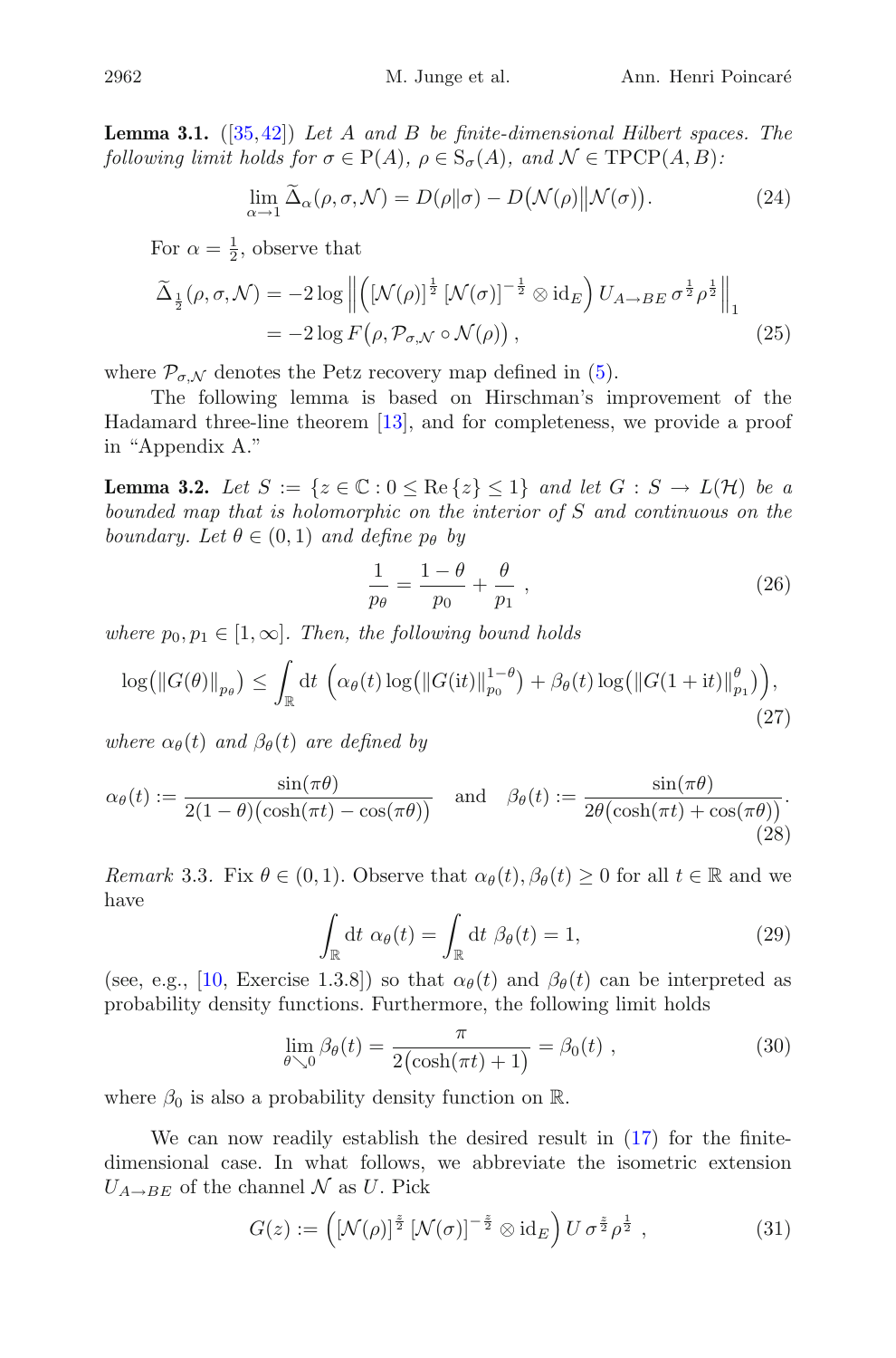$p_0 = 2$ ,  $p_1 = 1$ , and  $\theta \in (0, 1)$ , which fixes  $p_\theta = \frac{2}{1+\theta}$ . The operator-valued function  $G(z)$  satisfies the conditions needed to apply Lemma 3.2. For the function  $G(z)$  satisfies the conditions needed to apply Lemma [3.2.](#page-8-1) For the choices above, we find that

$$
\|G(\theta)\|_{\frac{2}{1+\theta}} = \left\| \left( \left[ \mathcal{N}(\rho) \right]^{\frac{\theta}{2}} \left[ \mathcal{N}(\sigma) \right]^{-\frac{\theta}{2}} \otimes \mathrm{id}_E \right) U \sigma^{\frac{\theta}{2}} \rho^{\frac{1}{2}} \right\|_{\frac{2}{1+\theta}}, \tag{32}
$$

and

$$
||G(it)||_2 = \left\| \left( \left[ \mathcal{N}(\rho) \right]^{\frac{it}{2}} \left[ \mathcal{N}(\sigma) \right]^{-\frac{it}{2}} \otimes id_E \right) U \sigma^{it} \rho^{\frac{1}{2}} \right\|_2 \le \left\| \rho^{\frac{1}{2}} \right\|_2 = 1 , \qquad (33)
$$

as well as

$$
||G(1+it)||_1 = ||\left([\mathcal{N}(\rho)]^{\frac{1+it}{2}} [\mathcal{N}(\sigma)]^{-\frac{1+it}{2}} \otimes id_E\right) U \sigma^{\frac{1+it}{2}} \rho^{\frac{1}{2}}||_1
$$
  
\n
$$
= ||\left([\mathcal{N}(\rho)]^{\frac{it}{2}} [\mathcal{N}(\rho)]^{\frac{1}{2}} [\mathcal{N}(\sigma)]^{-\frac{it}{2}} [\mathcal{N}(\sigma)]^{-\frac{1}{2}} \otimes id_E\right) U \sigma^{\frac{1}{2}} \sigma^{\frac{it}{2}} \rho^{\frac{1}{2}}||_1
$$
  
\n
$$
= ||\left([\mathcal{N}(\rho)]^{\frac{1}{2}} [\mathcal{N}(\sigma)]^{-\frac{it}{2}} [\mathcal{N}(\sigma)]^{-\frac{1}{2}} \otimes id_E\right) U \sigma^{\frac{1}{2}} \sigma^{\frac{it}{2}} \rho^{\frac{1}{2}}||_1
$$
  
\n
$$
= F(\rho, (\mathcal{R}_{\sigma,\mathcal{N}}^{\frac{t}{2}} \circ \mathcal{N})(\rho)). \tag{34}
$$

Then, we can apply the fact that  $||G(it)||_2 \leq 1$  and  $(27)$  to conclude that the following bound holds for all  $\theta \in (0,1)$ 

$$
\log \left\| \left( \left[ \mathcal{N}(\rho) \right]^{\frac{\theta}{2}} \left[ \mathcal{N}(\sigma) \right]^{-\frac{\theta}{2}} \otimes \operatorname{id}_E \right) U \sigma^{\frac{\theta}{2}} \rho^{\frac{1}{2}} \right\|_{\frac{2}{1+\theta}} \leq \int_{\mathbb{R}} \operatorname{dt} \beta_{\theta}(t) \log \left( F(\rho, (\mathcal{R}_{\sigma,\mathcal{N}}^{\frac{t}{2}} \circ \mathcal{N})(\rho))^{\theta} \right), \tag{35}
$$

which implies

$$
-\frac{2}{\theta}\log \left\| \left( \left[ \mathcal{N}(\rho) \right]^{\frac{\theta}{2}} \left[ \mathcal{N}(\sigma) \right]^{-\frac{\theta}{2}} \otimes \mathrm{id}_{E} \right) U \sigma^{\frac{\theta}{2}} \rho^{\frac{1}{2}} \right\|_{\frac{2}{1+\theta}}
$$
  

$$
\geq -2 \int_{\mathbb{R}} \mathrm{d}t \; \beta_{\theta}(t) \log F \left( \rho, \left( \mathcal{R}_{\sigma, \mathcal{N}}^{\frac{t}{2}} \circ \mathcal{N} \right) (\rho) \right) .
$$
\n(36)

Letting  $\theta = \frac{1-\alpha}{\alpha}$ , we see that this is the same as

<span id="page-9-1"></span><span id="page-9-0"></span>
$$
\widetilde{\Delta}_{\alpha}(\rho,\sigma,\mathcal{N}) \ge -2 \int_{\mathbb{R}} dt \; \beta_{\frac{1-\alpha}{\alpha}}(t) \log F(\rho,(\mathcal{R}_{\sigma,\mathcal{N}}^{\frac{t}{2}} \circ \mathcal{N})(\rho)). \tag{37}
$$

Since the inequality in [\(36\)](#page-9-0) holds for all  $\theta \in (0,1)$  and thus [\(37\)](#page-9-1) holds for all  $\alpha \in (\frac{1}{2}, 1)$ , we can take the limit as  $\alpha \nearrow 1$  and apply [\(24\)](#page-8-0), [\(30\)](#page-8-3), and the dominated convergence theorem to conclude that (17) holds dominated convergence theorem to conclude that [\(17\)](#page-5-4) holds.

<span id="page-9-2"></span>*Remark* 3.4*.* If A and B are finite-dimensional Hilbert spaces the statement in Remark [2.2](#page-5-1) can be slightly generalized. For any  $\sigma \geq 0$  and any trace nonincreasing completely positive map  $\mathcal N$  with Kraus operators  $\{N_i\}$  such that  $0 \neq \sum_i N_i^{\dagger} N_i \leq \text{id}$  the recovery map  $\mathcal{R}_{\sigma,\mathcal{N}}$  defined in Remark [2.2](#page-5-1) satisfies (20) for all subpormalized density operators  $\rho > 0$  with  $0 < tr(\rho) < 1$  such [\(20\)](#page-5-3) for all subnormalized density operators  $\rho \geq 0$  with  $0 < tr(\rho) \leq 1$  such that  $\text{supp}(\rho) \subseteq \text{supp}(\sigma)$ . This follows by the same argument given in Step 1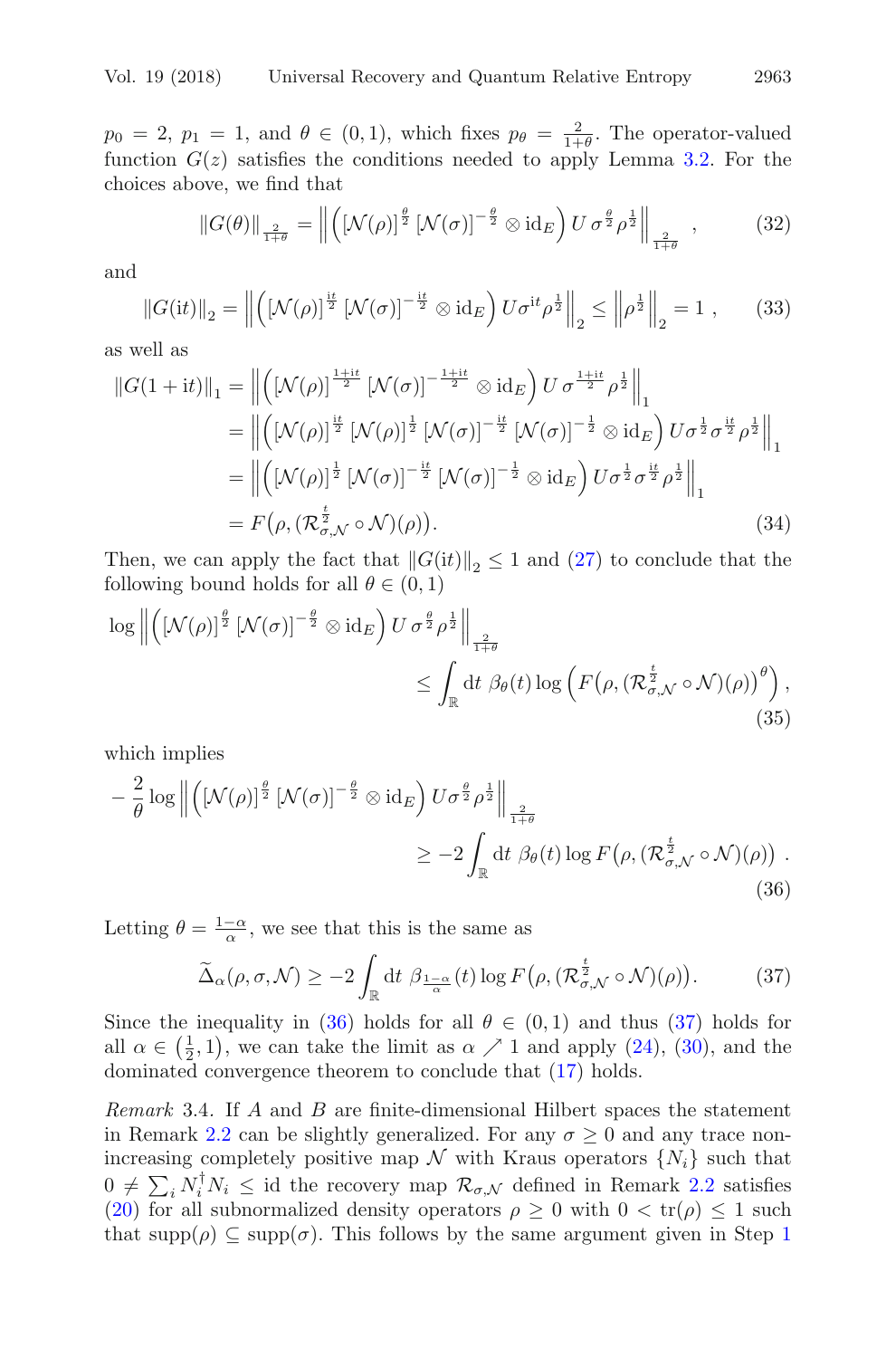by using  $U_{A\rightarrow BE} = \sum_i N_i \otimes |i\rangle_E$  as an extension of the trace non-increasing and completely positive map  $\mathcal N$ and completely positive map  $\mathcal N$ .

#### **Step 2: Extension to Infinite Dimensions**

In this step, the Hilbert spaces  $A$  and  $B$  are assumed to be separable (not necessarily finite-dimensional). We will show how to lift Theorem [2.1](#page-5-0) for finite-dimensional Hilbert spaces, such that it can apply to states  $\rho$  and  $\sigma$ and a channel  $\mathcal N$  associated with separable Hilbert spaces. This is accomplished via a limiting argument where we consider projected sequences that are finite-dimensional and therefore satisfy the desired inequality. In the limit, we then obtain the statement for separable Hilbert spaces. This is a rather standard approach for generalizing statements proven for finite-dimensional Hilbert spaces to separable Hilbert spaces.

Let  ${\{\Pi_A^a\}}_{a \in \mathbb{N}}$  and  ${\{\Pi_B^b\}}_{b \in \mathbb{N}}$  be sequences of finite-rank projectors on A<br>B respectively that converge to id a and id a respectively with respect and  $B$ , respectively, that converge to  $\mathrm{id}_A$  and  $\mathrm{id}_B$ , respectively, with respect to the weak operator topology, meaning that

<span id="page-10-0"></span>
$$
\lim_{a \to \infty} \langle \psi | \Pi_A^a | \phi \rangle = \langle \psi | \phi \rangle \tag{38}
$$

for all vectors  $|\phi\rangle, |\psi\rangle \in A$  (similarly for  $\Pi_B^b \to \mathrm{id}_B$ ). For  $\sigma \in P(A)$  and  $a \in S$  (4) we consider projected versions  $\rho \in S_{\sigma}(A)$ , we consider projected versions

$$
\sigma^a := \Pi_A^a \sigma \Pi_A^a \quad \text{and} \quad \rho^a := \Pi_A^a \rho \Pi_A^a. \tag{39}
$$

We note that the sequences  $\{\rho^a\}_{a\in\mathbb{N}}$  and  $\{\sigma^a\}_{a\in\mathbb{N}}$  converge to  $\rho$  and  $\sigma$ , respectively in the trace norm (see e.g. [11] or Lemma 11.1 of [14]). Let  $S^a$  be the tively, in the trace norm (see, e.g., [\[11](#page-21-5)] or Lemma 11.1 of [\[14\]](#page-22-15)). Let  $S^a$  be the set of nonnegative operators that is generated by [\(39\)](#page-10-0) for all  $\rho \in S(A)$ . For any  $\mathcal{N} \in \text{TPCP}(A, B)$ , we define its analogue with a projection at the input and output as

$$
\mathcal{N}^{a,b}(\cdot) := \Pi_B^b \mathcal{N}\big(\Pi_A^a(\cdot)\Pi_A^a\big)\Pi_B^b. \tag{40}
$$

Note that by combining Grümm's theorem  $[37,$  Theorem 2.19] with the boundedness of  $\mathcal N$  in the trace norm implies that  $\mathcal N^{a,b}$  converges to  $\mathcal N$  in the strong operator topology, i.e.,

$$
\lim_{a,b\to\infty} \left\| \mathcal{N}^{a,b}(\omega) - \mathcal{N}(\omega) \right\|_{1} = 0 \tag{41}
$$

for all  $\omega \in \mathrm{TC}(A)$ .

We start by proving two lemmas that show how the difference of relative entropies and the fidelity, respectively, change when considering projected states.

<span id="page-10-1"></span>**Lemma 3.5.** *For any*  $\sigma \in P(A)$ *, any*  $\rho \in S_{\sigma}(A)$ *, and any*  $\mathcal{N} \in \text{TPCP}(A, B)$ *, we have*

$$
\lim_{a \to \infty} D(\rho^a || \sigma^a) = D(\rho || \sigma)
$$
\n(42)

*and*

$$
\liminf_{a \to \infty} \liminf_{b \to \infty} D\big(\mathcal{N}^{a,b}(\rho^a) \big \| \mathcal{N}^{a,b}(\sigma^a)\big) \ge D\big(\mathcal{N}(\rho) \big \| \mathcal{N}(\sigma)\big). \tag{43}
$$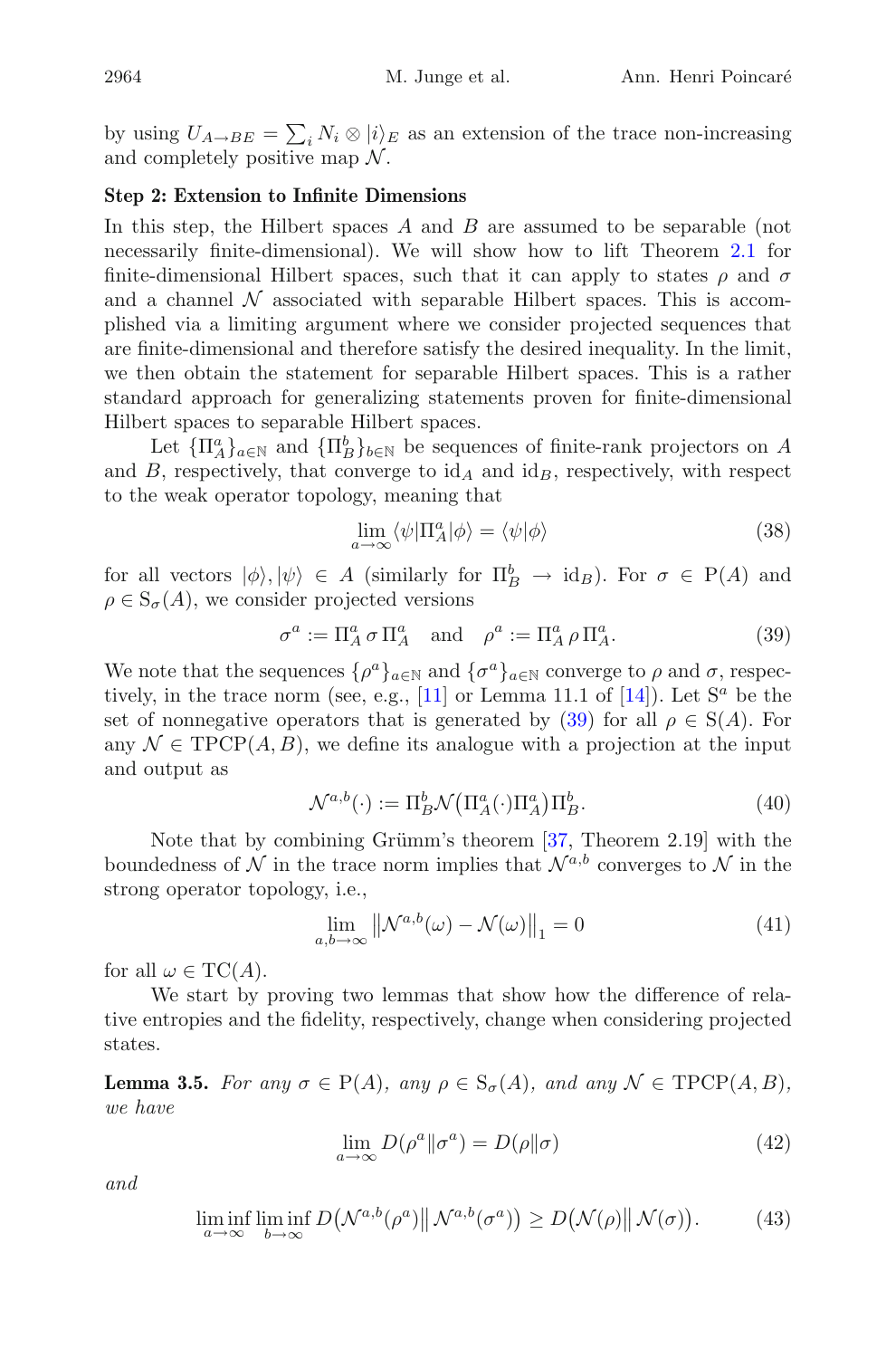*Proof.* Recall that Lindblad defined a relative entropy (which slightly differs from our definition of the relative entropy) for two positive trace-class operators  $\tau$  and  $\omega$  as

$$
\bar{D}(\tau||\omega) := \sum_{j} \langle j | (\tau \log \tau - \tau \log \omega + \omega - \tau) | j \rangle = D(\tau||\omega) + \text{tr}(\omega) - \text{tr}(\tau), \tag{44}
$$

where  $\{|j\rangle\}$  is a complete orthonormal set of eigenvectors of  $\tau$  or  $\omega$ . By Lemma 3 in  $[23]$  $[23]$ , we have

$$
D(\rho^a \|\sigma^a) = \bar{D}(\rho^a \|\sigma^a) + \text{tr}(\rho^a) - \text{tr}(\sigma^a)
$$
(45)

$$
\leq \bar{D}(\rho||\sigma) + \text{tr}(\rho^a) - \text{tr}(\sigma^a) \tag{46}
$$

$$
= D(\rho||\sigma) + \text{tr}(\rho^a - \rho) + \text{tr}(\sigma - \sigma^a). \tag{47}
$$

Since the relative entropy is lower semicontinuous  $[14,$  Theorem 11.6], we obtain

$$
D(\rho \| \sigma) \le \liminf_{a \to \infty} D(\rho^a \| \sigma^a). \tag{48}
$$

Combining these shows that

$$
\lim_{a \to \infty} D(\rho^a || \sigma^a) = D(\rho || \sigma).
$$
\n(49)

The lower semicontinuity of the relative entropy implies that

$$
\liminf_{a \to \infty} \liminf_{b \to \infty} D\big(\mathcal{N}^{a,b}(\rho^a)\|\mathcal{N}^{a,b}(\sigma^a)\big) \ge \liminf_{a \to \infty} D\big(\mathcal{N}(\rho^a)\|\mathcal{N}(\sigma^a)\big) \tag{50}
$$

$$
\geq D\big(\mathcal{N}(\rho)\|\mathcal{N}(\sigma)\big). \tag{51}
$$

This proves the assertion.  $\Box$ 

<span id="page-11-2"></span>**Lemma 3.6.** *The Petz recovery map*  $\mathcal{P}_{\sigma^a, \mathcal{N}^{a,b}}$  *defined in* [\(5\)](#page-2-4) *satisfies*  $\lim_{a\to\infty}\lim_{b\to\infty}\mathcal{P}_{\sigma^a,N^{a,b}}=\mathcal{P}_{\sigma,N}$ , where  $\mathcal{P}_{\sigma,N}$  is a recovery map that is defined as the (unique) linear map with domain  $\text{supp}(\mathcal{N}(\sigma))$  and range  $\text{supp}(\sigma)$  satis*fying*

$$
\langle a_2, \mathcal{N}^\dagger(a_1) \rangle_{\sigma} = \langle \mathcal{P}_{\sigma, \mathcal{N}}^\dagger(a_2), a_1 \rangle_{\mathcal{N}(\sigma)} \quad \text{for all} \quad a_1 \in L(B), \, a_2 \in L(A) \;, \tag{52}
$$

with the weighted inner product  $\langle a, b \rangle_{\omega} := \text{tr}(a^{\dagger} \omega^{\frac{1}{2}} b \omega^{\frac{1}{2}})$  and  $\omega$  positive semi-<br>definite and trace class *definite and trace class.*

*Proof.* We begin by outlining the proof. As shown by Petz  $[29-31]$  $[29-31]$  (see also [\[28,](#page-22-8) Chapter 8]), the map  $\mathcal{P}_{\sigma^a, \mathcal{N}^{a,b}}$  defined in [\(5\)](#page-2-4) is the unique linear map with domain supp $(\mathcal{N}^{a,b}(\sigma^a))$  and range supp $(\sigma^a)$  satisfying

$$
\left\langle a_2, \left(\mathcal{N}^{a,b}\right)^{\dagger}(a_1) \right\rangle_{\sigma^a} = \left\langle \mathcal{P}^{\dagger}_{\sigma^a, \mathcal{N}^{a,b}}(a_2), a_1 \right\rangle_{\mathcal{N}^{a,b}(\sigma^a)} \quad \text{for all} \quad a_1 \in \mathcal{L}(B), a_2 \in \mathcal{L}(A),\tag{53}
$$

and the map  $\mathcal{P}_{\sigma,\mathcal{N}}$  is the unique linear map with domain supp $(\mathcal{N}(\sigma))$  and range supp $(\sigma)$  satisfying

$$
\langle a_2, (\mathcal{N})^\dagger (a_1) \rangle_{\sigma} = \langle \mathcal{P}_{\sigma, \mathcal{N}}^\dagger (a_2), a_1 \rangle_{\mathcal{N}(\sigma)} \quad \text{for all} \quad a_1 \in L(B), \ a_2 \in L(A). \tag{54}
$$

<span id="page-11-1"></span><span id="page-11-0"></span>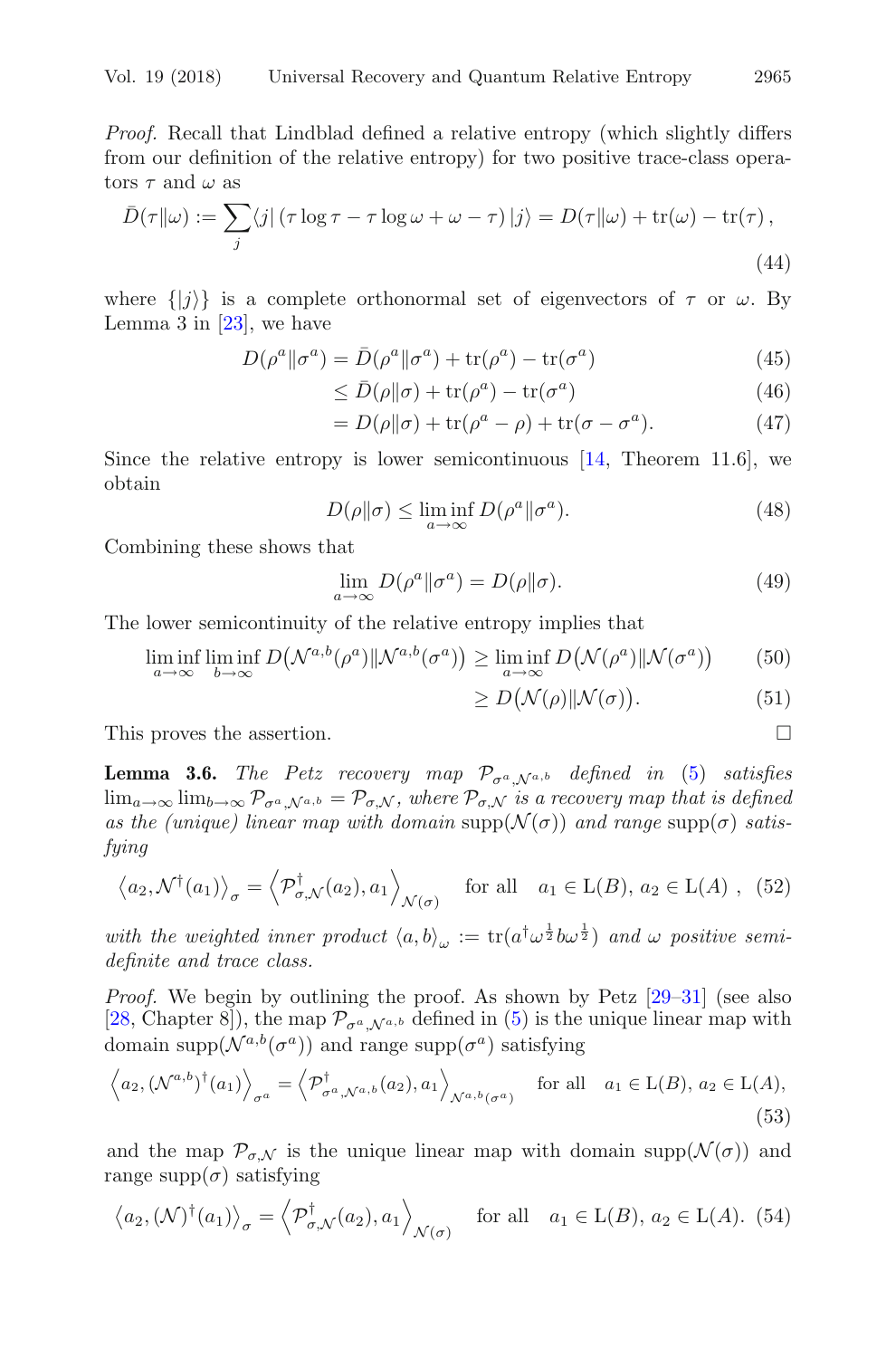We will first show that

<span id="page-12-2"></span><span id="page-12-1"></span><span id="page-12-0"></span>
$$
\lim_{a \to \infty} \lim_{b \to \infty} \langle a_2, (\mathcal{N}^{a,b})^\dagger(a_1) \rangle_{\sigma^a} = \langle a_2, \mathcal{N}^\dagger(a_1) \rangle_{\sigma}, \tag{55}
$$

for all  $a_1 \in L(B)$ ,  $a_2 \in L(A)$ , which by [\(53\)](#page-11-0) and [\(54\)](#page-11-1) implies that

$$
\lim_{a \to \infty} \lim_{b \to \infty} \left\langle \mathcal{P}_{\sigma^a, \mathcal{N}^{a,b}}^{\dagger}(a_2), a_1 \right\rangle_{\mathcal{N}^{a,b}(\sigma^a)} = \left\langle \mathcal{P}_{\sigma, \mathcal{N}}^{\dagger}(a_2), a_1 \right\rangle_{\mathcal{N}(\sigma)}
$$
(56)

for all  $a_1 \in L(B)$ ,  $a_2 \in L(A)$ . After showing that

$$
\lim_{a \to \infty} \lim_{b \to \infty} \left\langle \mathcal{P}_{\sigma^a, \mathcal{N}^{a,b}}^{\dagger}(a_2), a_1 \right\rangle_{\mathcal{N}^{a,b}(\sigma^a)} = \lim_{a \to \infty} \lim_{b \to \infty} \left\langle \mathcal{P}_{\sigma^a, \mathcal{N}^{a,b}}^{\dagger}(a_2), a_1 \right\rangle_{\mathcal{N}(\sigma)},
$$
\n(57)

we can conclude from  $(56)$  and  $(57)$  that

<span id="page-12-4"></span>
$$
\lim_{a \to \infty} \lim_{b \to \infty} \left\langle \mathcal{P}_{\sigma^a, \mathcal{N}^{a,b}}^{\dagger}(a_2), a_1 \right\rangle_{\mathcal{N}(\sigma)} = \left\langle \mathcal{P}_{\sigma, \mathcal{N}}^{\dagger}(a_2), a_1 \right\rangle_{\mathcal{N}(\sigma)}.
$$
 (58)

From there, we argue that this implies the convergence  $\lim_{a\to\infty} \lim_{b\to\infty}$  $\mathcal{P}_{\sigma^a, \mathcal{N}^{a,b}} = \mathcal{P}_{\sigma, \mathcal{N}}.$ 

Thus, we need to establish  $(55)$  and  $(57)$ , and we begin by proving  $(55)$ . Hölder's inequality implies that

$$
\begin{aligned} \left| \langle a_2, (\mathcal{N}^{a,b})^\dagger (a_1) \rangle_{\sigma^a} - \langle a_2, \mathcal{N}^\dagger (a_1) \rangle_{\sigma} \right| \\ &= \left| \text{tr} \left( \mathcal{N}^{a,b} \right)^\dagger (a_1) (\sigma^a)^\frac{1}{2} a_2^\dagger (\sigma^a)^\frac{1}{2} - \text{tr} \, \mathcal{N}^\dagger (a_1) \sigma^\frac{1}{2} a_2^\dagger \sigma^\frac{1}{2} \right| \end{aligned} \tag{59}
$$

$$
= \left| \operatorname{tr} a_1 \left( \mathcal{N}^{a,b} \left( (\sigma^a)^{\frac{1}{2}} a_2^{\dagger} (\sigma^a)^{\frac{1}{2}} \right) - \mathcal{N} (\sigma^{\frac{1}{2}} a_2^{\dagger} \sigma^{\frac{1}{2}}) \right) \right| \tag{60}
$$

$$
\leq ||a_1||_{\infty} \left\| \mathcal{N}^{a,b} \left( (\sigma^a)^{\frac{1}{2}} a_2^{\dagger} (\sigma^a)^{\frac{1}{2}} \right) - \mathcal{N} (\sigma^{\frac{1}{2}} a_2^{\dagger} \sigma^{\frac{1}{2}}) \right\|_1
$$
(61)

$$
\leq ||a_{1}||_{\infty} \left\| \Pi_{B}^{b} \mathcal{N}((\sigma^{a})^{\frac{1}{2}} a_{2}^{\dagger}(\sigma^{a})^{\frac{1}{2}}) \Pi_{B}^{b} - \mathcal{N}((\sigma^{a})^{\frac{1}{2}} a_{2}^{\dagger}(\sigma^{a})^{\frac{1}{2}}) \right\|_{1} + ||a_{1}||_{\infty} \left\| \mathcal{N}((\sigma^{a})^{\frac{1}{2}} a_{2}^{\dagger}(\sigma^{a})^{\frac{1}{2}}) - \mathcal{N}(\sigma^{\frac{1}{2}} a_{2}^{\dagger}(\sigma^{\frac{1}{2}})) \right\|_{1},
$$
\n(62)

where the final step uses the triangle inequality and that  $\Pi_A^a(\sigma^a)^{\frac{1}{2}} = (\sigma^a)^{\frac{1}{2}}$ .<br>Criimm's theorem [37] Theorem 2.19] implies that for any fixed  $a \in \mathbb{N}$  we have Grümm's theorem [\[37,](#page-23-8) Theorem 2.19] implies that for any fixed  $a \in \mathbb{N}$  we have

$$
\lim_{b \to \infty} \left\| \Pi_B^b \mathcal{N}((\sigma^a)^{\frac{1}{2}} a_2^{\dagger} (\sigma^a)^{\frac{1}{2}}) \Pi_B^b - \mathcal{N}((\sigma^a)^{\frac{1}{2}} a_2^{\dagger} (\sigma^a)^{\frac{1}{2}}) \right\|_1 = 0, \tag{63}
$$

and hence it remains to show that

<span id="page-12-3"></span>
$$
\lim_{a \to \infty} \left\| \mathcal{N}((\sigma^a)^{\frac{1}{2}} a_2^{\dagger} (\sigma^a)^{\frac{1}{2}}) - \mathcal{N}(\sigma^{\frac{1}{2}} a_2^{\dagger} \sigma^{\frac{1}{2}}) \right\|_1 = 0.
$$
 (64)

To see this we first note that

$$
\left\| \mathcal{N}((\sigma^a)^{\frac{1}{2}} a_2^{\dagger} (\sigma^a)^{\frac{1}{2}}) - \mathcal{N}(\sigma^{\frac{1}{2}} a_2^{\dagger} \sigma^{\frac{1}{2}}) \right\|_1 \leq \|\mathcal{N}\|_{1 \to 1} \left\| (\sigma^a)^{\frac{1}{2}} a_2^{\dagger} (\sigma^a)^{\frac{1}{2}} - \sigma^{\frac{1}{2}} a_2^{\dagger} \sigma^{\frac{1}{2}} \right\|_1 \tag{65}
$$

and by the triangle inequality

$$
\begin{aligned} & \left\| (\sigma^a)^{\frac{1}{2}} a_2^{\dagger} (\sigma^a)^{\frac{1}{2}} - \sigma^{\frac{1}{2}} a_2^{\dagger} \sigma^{\frac{1}{2}} \right\|_1 \\ & \leq \left\| (\sigma^a)^{\frac{1}{2}} a_2^{\dagger} (\sigma^a)^{\frac{1}{2}} - \sigma^{\frac{1}{2}} a_2^{\dagger} (\sigma^a)^{\frac{1}{2}} \right\|_1 + \left\| \sigma^{\frac{1}{2}} a_2^{\dagger} (\sigma^a)^{\frac{1}{2}} - \sigma^{\frac{1}{2}} a_2^{\dagger} \sigma^{\frac{1}{2}} \right\|_1 \end{aligned} \tag{66}
$$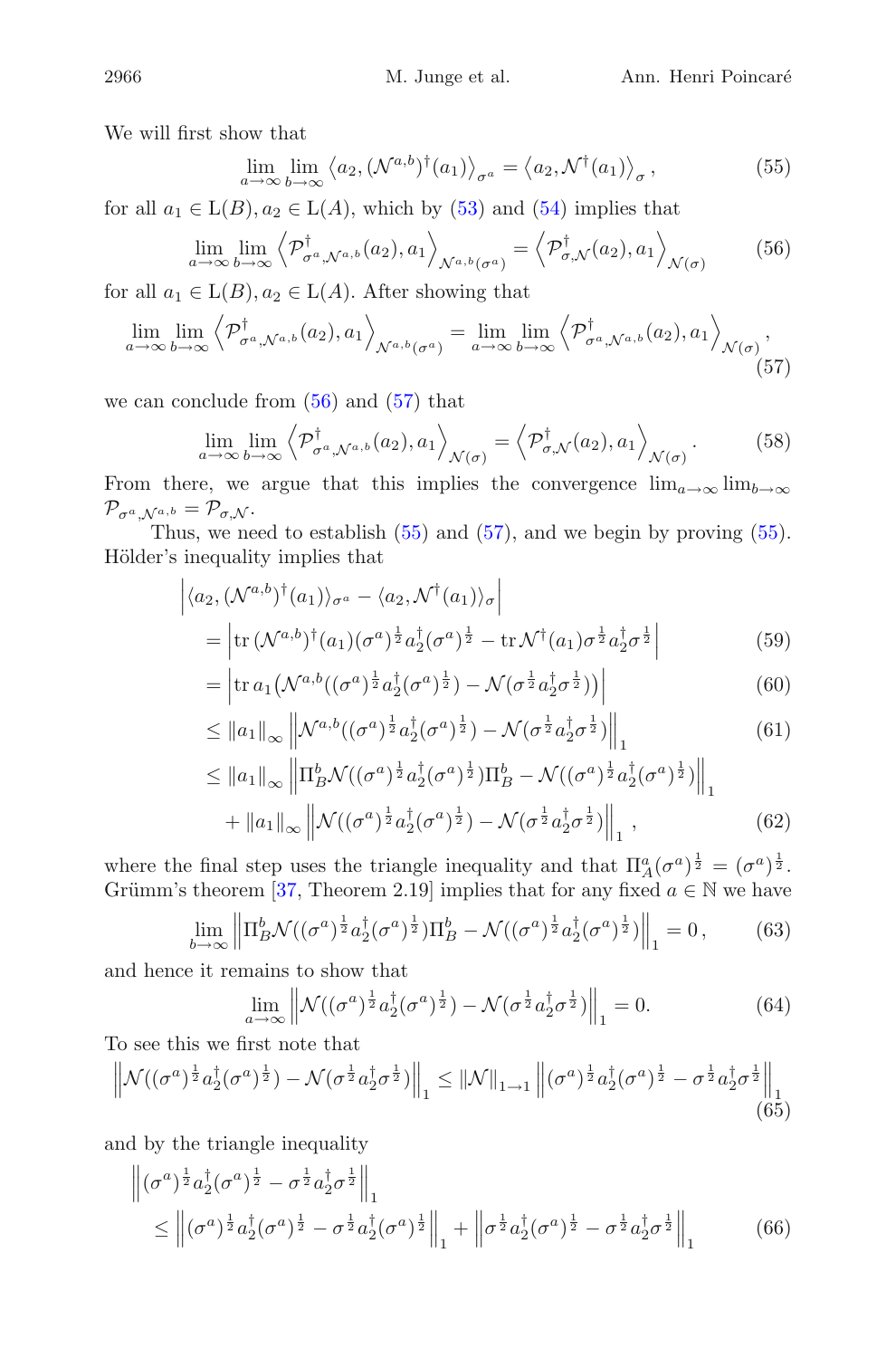$$
\leq \left\| (\sigma^a)^{\frac{1}{2}} - \sigma^{\frac{1}{2}} \right\|_2 \|a_2\|_\infty \left\| (\sigma^a)^{\frac{1}{2}} \right\|_2 + \left\| \sigma^{\frac{1}{2}} \right\|_2 \|a_2\|_\infty \left\| (\sigma^a)^{\frac{1}{2}} - \sigma^{\frac{1}{2}} \right\|_2 \tag{67}
$$

$$
\leq 2 \|a_2\|_{\infty} \left\| (\sigma^a)^{\frac{1}{2}} - \sigma^{\frac{1}{2}} \right\|_2 \operatorname{tr}(\sigma) \tag{68}
$$

$$
\leq 2 \|a_2\|_{\infty} \left\|\sigma^a - \sigma\right\|_{1}^{\frac{1}{2}} \operatorname{tr}(\sigma),\tag{69}
$$

where second step follows by Hölder's inequality. The final step uses the Powers–Størmer inequality  $[32]$ . Inequality  $(69)$  implies  $(64)$  and thus proves [\(55\)](#page-12-2).

We now prove [\(57\)](#page-12-1), by a reasoning that is very similar to the above. Hölder's inequality implies that

$$
\begin{split}\n&\left|\langle\mathcal{P}_{\sigma^{a},\mathcal{N}^{a,b}}^{\dagger}(a_{2}),a_{1}\rangle_{\mathcal{N}^{a,b}(\sigma^{a})}-\langle\mathcal{P}_{\sigma^{a},\mathcal{N}^{a,b}}^{\dagger}(a_{2}),a_{1}\rangle_{\mathcal{N}(\sigma)}\right| \\
&=\left|\text{tr}\,a_{1}\left(\mathcal{N}^{a,b}(\sigma^{a})^{\frac{1}{2}}\mathcal{P}_{\sigma^{a},\mathcal{N}^{a,b}}^{\dagger}(a_{2}^{\dagger})\mathcal{N}^{a,b}(\sigma^{a})^{\frac{1}{2}}-\mathcal{N}(\sigma)^{\frac{1}{2}}\mathcal{P}_{\sigma^{a},\mathcal{N}^{a,b}}^{\dagger}(a_{2}^{\dagger})\mathcal{N}(\sigma)^{\frac{1}{2}}\right)\right| \\
&\leq\left\|a_{1}\right\|_{\infty}\left\|\mathcal{N}^{a,b}(\sigma^{a})^{\frac{1}{2}}\mathcal{P}_{\sigma^{a},\mathcal{N}^{a,b}}^{\dagger}(a_{2}^{\dagger})\mathcal{N}^{a,b}(\sigma^{a})^{\frac{1}{2}}-\mathcal{N}(\sigma)^{\frac{1}{2}}\mathcal{P}_{\sigma^{a},\mathcal{N}^{a,b}}^{\dagger}(a_{2}^{\dagger})\mathcal{N}(\sigma)^{\frac{1}{2}}\right\|_{1}.\n\end{split} \tag{71}
$$

By the triangle inequality, we find

$$
\begin{split} \left\| \mathcal{N}^{a,b}(\sigma^{a})^{\frac{1}{2}} \mathcal{P}^{\dagger}_{\sigma^{a},\mathcal{N}^{a,b}}(a_{2}^{\dagger}) \mathcal{N}^{a,b}(\sigma^{a})^{\frac{1}{2}} - \mathcal{N}(\sigma)^{\frac{1}{2}} \mathcal{P}^{\dagger}_{\sigma^{a},\mathcal{N}^{a,b}}(a_{2}^{\dagger}) \mathcal{N}(\sigma)^{\frac{1}{2}} \right\|_{1} \\ &\leq \left\| \mathcal{N}^{a,b}(\sigma^{a})^{\frac{1}{2}} \mathcal{P}^{\dagger}_{\sigma^{a},\mathcal{N}^{a,b}}(a_{2}^{\dagger}) \mathcal{N}^{a,b}(\sigma^{a})^{\frac{1}{2}} - \mathcal{N}(\sigma)^{\frac{1}{2}} \mathcal{P}^{\dagger}_{\sigma^{a},\mathcal{N}^{a,b}}(a_{2}^{\dagger}) \mathcal{N}^{a,b}(\sigma^{a})^{\frac{1}{2}} \right\|_{1} \\ &+ \left\| \mathcal{N}(\sigma)^{\frac{1}{2}} \mathcal{P}^{\dagger}_{\sigma^{a},\mathcal{N}^{a,b}}(a_{2}^{\dagger}) \mathcal{N}^{a,b}(\sigma^{a})^{\frac{1}{2}} - \mathcal{N}(\sigma)^{\frac{1}{2}} \mathcal{P}^{\dagger}_{\sigma^{a},\mathcal{N}^{a,b}}(a_{2}^{\dagger}) \mathcal{N}(\sigma)^{\frac{1}{2}} \right\|_{1} \end{split} \tag{72}
$$

$$
\leq 2 \left\| \mathcal{P}_{\sigma^a, \mathcal{N}^{a,b}}^{\dagger}(a_2^{\dagger}) \right\|_{\infty} \left\| \mathcal{N}^{a,b}(\sigma^a)^{\frac{1}{2}} - \mathcal{N}(\sigma)^{\frac{1}{2}} \right\|_{2} \operatorname{tr}(\sigma) \tag{73}
$$

$$
\leq 2 \left\| a_2^{\dagger} \right\|_{\infty} \left\| \mathcal{N}^{a,b}(\sigma^a) - \mathcal{N}(\sigma) \right\|_1^{\frac{1}{2}} \text{tr}(\sigma), \tag{74}
$$

where the final step uses the Powers–Størmer inequality [\[32\]](#page-22-17). The triangle inequality implies that

$$
\lim_{a \to \infty} \lim_{b \to \infty} \left\| \mathcal{N}^{a,b}(\sigma^a) - \mathcal{N}(\sigma) \right\|_1
$$
\n
$$
\leq \lim_{a \to \infty} \lim_{b \to \infty} \left\| \mathcal{N}^{a,b}(\sigma^a) - \mathcal{N}(\sigma^a) \right\|_1 + \left\| \mathcal{N}(\sigma^a) - \mathcal{N}(\sigma) \right\|_1 \tag{75}
$$

$$
\leq \lim_{a \to \infty} \left\| \sigma^a - \sigma \right\|_1 \tag{76}
$$

$$
=0\,,\tag{77}
$$

where the penultimate step uses Grümm's theorem  $[37,$  $[37,$  Theorem 2.19].

It remains to argue for the convergence  $\lim_{a\to\infty} \lim_{b\to\infty} \mathcal{P}_{\sigma^a, \mathcal{N}^{a,b}} = \mathcal{P}_{\sigma, \mathcal{N}}$ . Consider that [\(58\)](#page-12-4) implies that

$$
\lim_{a \to \infty} \lim_{b \to \infty} \langle \phi' | \mathcal{N}(\sigma)^{\frac{1}{2}} \mathcal{P}_{\sigma^a, \mathcal{N}^{a,b}}^{\dagger} (|\phi\rangle \langle \psi|) \mathcal{N}(\sigma)^{\frac{1}{2}} |\psi'\rangle \n= \langle \phi' | \mathcal{N}(\sigma)^{\frac{1}{2}} \mathcal{P}_{\sigma, \mathcal{N}}^{\dagger} (|\phi\rangle \langle \psi|) \mathcal{N}(\sigma)^{\frac{1}{2}} |\psi'\rangle ,
$$
\n(78)

<span id="page-13-0"></span>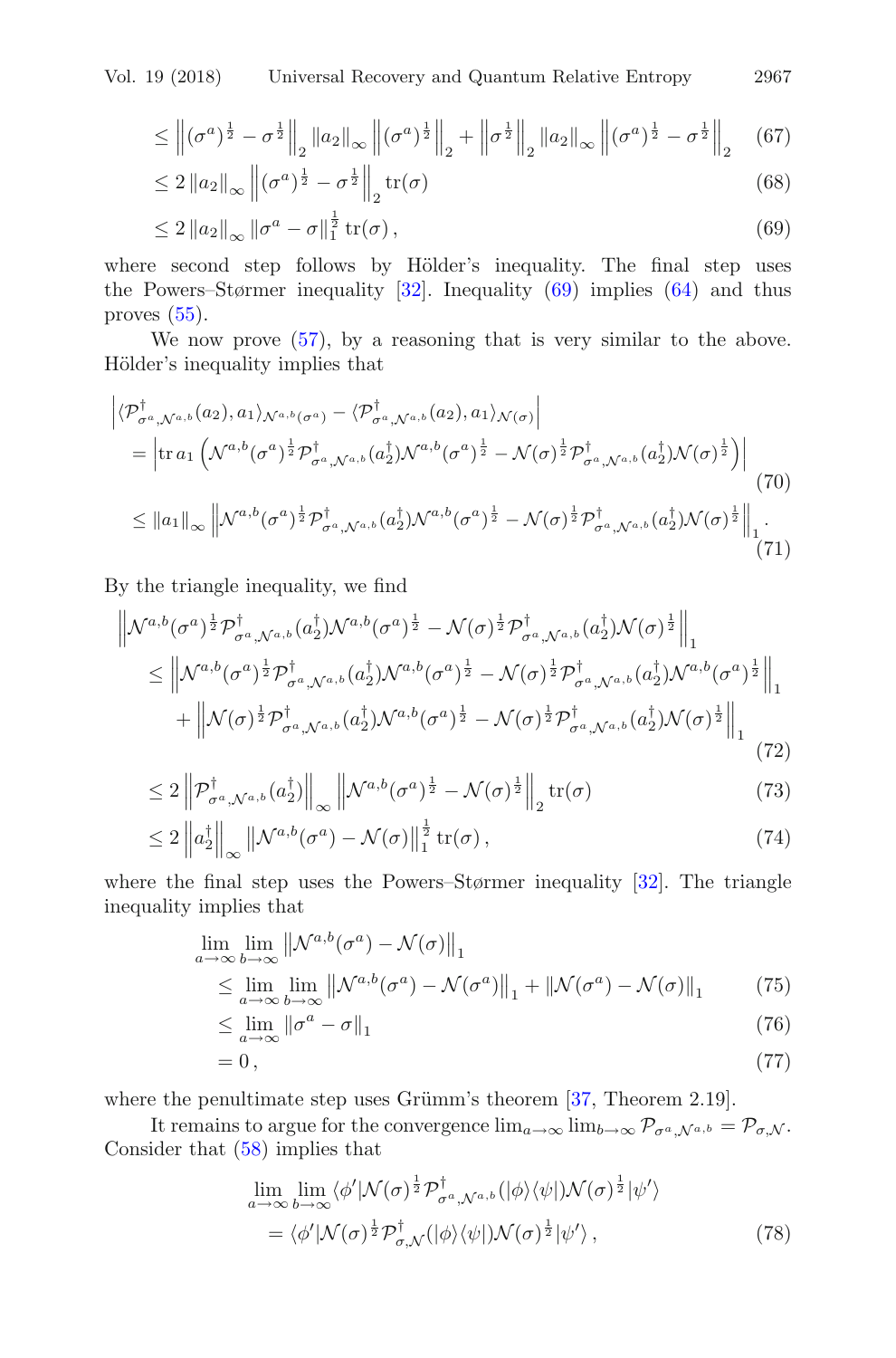for all  $|\phi\rangle, |\psi\rangle \in A$  and  $|\phi'\rangle, |\psi'\rangle \in B$ . This establishes convergence of  $\mathcal{P}^{\perp}_{\sigma^a, \mathcal{N}^{a,b}}$ to  $\mathcal{P}_{\sigma,\mathcal{N}}^{\dagger}$  for all  $|\phi\rangle, |\psi\rangle \in A$  and  $|\phi'\rangle, |\psi'\rangle \in \text{supp}(\mathcal{N}(\sigma))$ , which in turn allows us to conclude convergence of  $\mathcal{P}_{\sigma,\mathcal{M}}$  to  $\mathcal{P}_{\sigma,\mathcal{M}}$ us to conclude convergence of  $\mathcal{P}_{\sigma^a N^{a,b}}$  to  $\mathcal{P}_{\sigma N}$ .

Before stating the following lemma, we introduce the shorthand

$$
\mathcal{U}_{\omega,t}: X \mapsto \omega^{\mathrm{i}t} X \omega^{-\mathrm{i}t},\tag{79}
$$

where  $\omega$  is a positive semi-definite operator.

<span id="page-14-1"></span>**Lemma 3.7.** *For any*  $\sigma \in P(A)$ *, any*  $\rho \in S_{\sigma}(A)$ *, any*  $\mathcal{N} \in \text{TPCP}(A, B)$ *, and all*  $t \in \mathbb{R}$ *, the following limit holds* 

$$
\lim_{a \to \infty} \lim_{b \to \infty} F(\rho^a, (\mathcal{R}_{\sigma^a, \mathcal{N}^{a,b}}^t \circ \mathcal{N}^{a,b})(\rho^a)) = F(\rho, (\mathcal{R}_{\sigma, \mathcal{N}}^t \circ \mathcal{N})(\rho)).
$$
 (80)

*Proof.* We start with a reminder of a standard result: Let  $\omega$  and  $\{\omega_n\}_{n\in\mathbb{N}}$  be positive semi-definite trace-class operators such that  $\lim_{n\to\infty} ||\omega_n - \omega||_1 = 0$ . Then, for any  $t \in \mathbb{R}$  and any bounded linear operator X, the term  $\omega_n^{it} X \omega_n^{-it}$ <br>converges to  $\omega^{it} X \omega^{-it}$  for  $n \to \infty$  in the weak operator topology. To see this converges to  $\omega^{it} X \omega^{-it}$  for  $n \to \infty$  in the weak operator topology. To see this,<br>we note that by Cauchy–Schwarz we have we note that by Cauchy–Schwarz we have

$$
\begin{aligned} \left| \langle \varphi, (\omega_n^{it} X \omega_n^{-it} - \omega^{it} X \omega^{-it}) \phi \rangle \right| \\ &= \left| \langle \varphi, (\omega_n^{it} X \omega_n^{-it} - \omega_n^{it} X \omega^{-it}) + (\omega_n^{it} X \omega^{-it} - \omega^{it} X \omega^{-it}) \phi \rangle \right| \end{aligned} \tag{81}
$$

$$
\leq \left| \langle X\omega_n^{-it}\varphi, (\omega_n^{-it} - \omega^{-it})\phi \rangle \right| + \left| \langle (\omega_n^{it} - \omega^{it})\varphi, X\omega^{-it}\phi \rangle \right| \tag{82}
$$

$$
\leq \|X\| \|\varphi\| \left\| (\omega_n^{-it} - \omega^{-it})\phi \right\| + \|X\| \|\phi\| \left\| (\omega_n^{it} - \omega^{it})\varphi \right\|.
$$
 (83)

We first note that for any fixed  $k \in \mathbb{N}$ 

<span id="page-14-0"></span>
$$
\lim_{n \to \infty} \left\| (\Pi_k \omega_n^{-it} \Pi_k - \Pi_k \omega^{-it} \Pi_k) \phi \right\| = 0.
$$
 (84)

To see this, we recall Duhamel's formula which shows that

$$
\begin{aligned} \left(\Pi_{k}\omega_{n}^{-it}\Pi_{k} - \Pi_{k}\omega^{-it}\Pi_{k}\right) \\ &= \left(e^{-it\log\Pi_{k}\omega_{n}\Pi_{k}} - e^{-it\log\Pi_{k}\omega\Pi_{k}}\right) \\ &= i\int^{t} ds\,e^{-is\log\Pi_{k}\omega_{n}\Pi_{k}}\left(\log\Pi_{k}\omega\Pi_{k} - \log\Pi_{k}\omega_{n}\Pi_{k}\right)e^{-i(t-s)\log\Pi_{k}\omega\Pi_{k}}.\end{aligned} \tag{85}
$$

Theorem X.3.7 from [\[5\]](#page-21-6) ensures that for any fixed  $k \in \mathbb{N}$ 

$$
\|\log \Pi_k \omega \Pi_k - \log \Pi_k \omega_n \Pi_k\|
$$
  
\$\leq \left\| (\Pi\_k \omega\_n \Pi\_k)^{-1} \right\| \|\Pi\_k \omega \Pi\_k - \Pi\_k \omega\_n \Pi\_k\| + O(\|\Pi\_k \omega \Pi\_k - \Pi\_k \omega\_n \Pi\_k\|^2), \tag{87}

where  $\left\|(\Pi_k \omega_n \Pi_k)^{-1}\right\| < \infty$  and  $\lim_{n \to \infty} \|\Pi_k \omega \Pi_k - \Pi_k \omega_n \Pi_k\| = 0$ . This justifies (84) By the triangle inequality we have fies [\(84\)](#page-14-0). By the triangle inequality, we have

$$
\|(\omega_n^{-it} - \omega^{-it})\phi\|
$$
  
\n
$$
= \|(\omega_n^{-it} - \omega^{-it})(\phi - \Pi_k \phi + \Pi_k \phi)\|
$$
  
\n
$$
\leq \|(\Pi_k - \Pi_k + id)(\omega_n^{-it}\Pi_k - \omega^{-it}\Pi_k)\phi\| + \|(\omega_n^{-it} - \omega^{-it})(\phi - \Pi_k \phi)\|
$$
  
\n(88)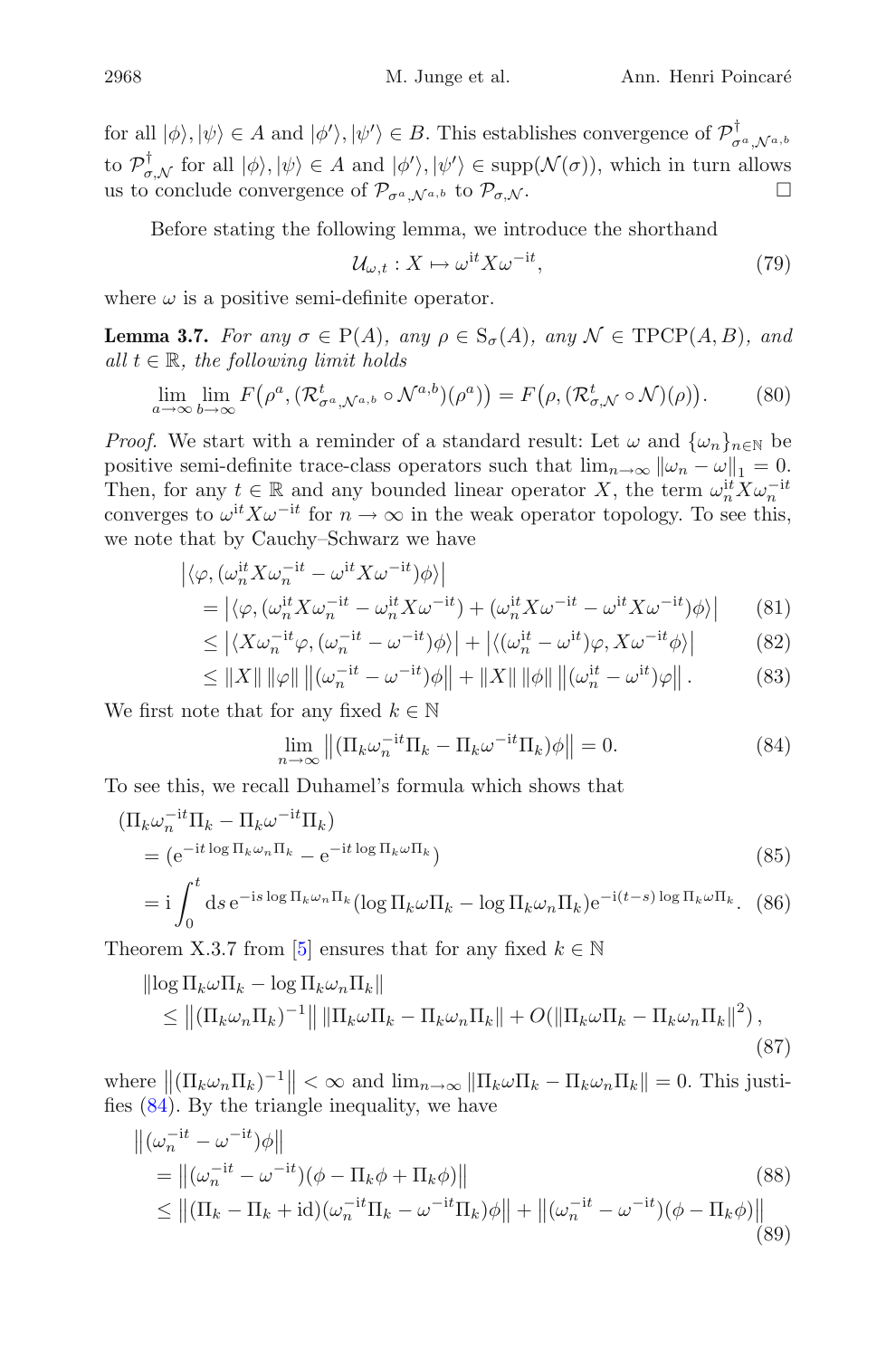$$
\leq \left\| \Pi_k \omega_n^{-it} \Pi_k - \Pi_k \omega^{-it} \Pi_k \right) \phi \right\| + \left\| (\mathrm{id} - \Pi_k)(\omega_n^{-it} \Pi_k - \omega^{-it} \Pi_k) \phi \right\| + \left\| (\omega_n^{-it} - \omega^{-it})(\phi - \Pi_k \phi) \right\|,
$$
\n(90)

where for any fixed  $n \in \mathbb{N}$ 

$$
\lim_{k \to \infty} \left\| (\mathrm{id} - \Pi_k)(\omega_n^{-\mathrm{i}t} \Pi_k - \omega^{-\mathrm{i}t} \Pi_k) \phi \right\| = 0 \tag{91}
$$

and

$$
\lim_{k \to \infty} \left\| (\omega_n^{-it} - \omega^{-it})(\phi - \Pi_k \phi) \right\| = 0 \tag{92}
$$

We thus conclude that

$$
\lim_{n \to \infty} \left\| (\omega_n^{-it} - \omega^{-it})\phi \right\| \le \lim_{n \to \infty} \lim_{k \to \infty} \left\| (\Pi_k \omega_n^{-it} \Pi_k - \Pi_k \omega^{-it} \Pi_k)\phi \right\| \tag{93}
$$

$$
= \lim_{k \to \infty} \lim_{n \to \infty} \left\| \left( \prod_{k} \omega_n^{-it} \Pi_k - \Pi_k \omega^{-it} \Pi_k \right) \phi \right\| \tag{94}
$$

$$
=0,
$$
\n<sup>(95)</sup>

where in the penultimate step we swap the order of the limits [\[33](#page-22-18), Theorem 7.11. The final step uses  $(84)$ .

We thus have the following convergences in the weak operator topology:

$$
\lim_{a \to \infty} \lim_{b \to \infty} \mathcal{U}_{\mathcal{N}^{a,b}(\sigma^a),t} = \mathcal{U}_{\mathcal{N}(\sigma),t} \quad \text{and} \quad \lim_{a \to \infty} \mathcal{U}_{\sigma^a,t} = \mathcal{U}_{\sigma,t}. \quad (96)
$$

The serial concatenation of weakly converging channels converges to the serial concatenation of the limit, so that  $\lim_{a\to\infty} \lim_{b\to\infty} \mathcal{R}^t_{\sigma^a, \mathcal{N}^{a,b}} \circ \mathcal{N}^{a,b} = \mathcal{R}^t_{\sigma, \mathcal{N}} \circ \mathcal{N}$ where we used the above and Lemma [3.6.](#page-11-2) Then, we can conclude that the fidelity converges because it is continuous in its inputs (see, e.g., [\[8,](#page-21-0) Lemma B.9]), and for our case considered here, convergence in the weak sense implies convergence in the trace norm [\[14](#page-22-15), Chapter 11]. This proves the assertion.

By invoking Theorem [2.1](#page-5-0) for finite-dimensional Hilbert spaces<sup>[6](#page-15-0)</sup> together with Lemmas [3.5](#page-10-1) and [3.7,](#page-14-1) we find for any  $\rho \in S_{\sigma}(A)$ 

$$
D(\rho||\sigma) = \lim_{a \to \infty} D(\rho^a||\sigma^a)
$$
\n
$$
\geq \limsup_{a \to \infty} \limsup_{b \to \infty} D(\mathcal{N}^{a,b}(\rho^a)||\mathcal{N}^{a,b}(\sigma^a))
$$
\n
$$
-2 \int_{\mathbb{R}} dt \beta_0(t) \log F(\rho^a, (\mathcal{R}_{\sigma^a, \mathcal{N}^{a,b}}^{\frac{t}{2}} \circ \mathcal{N}^{a,b})(\rho^a))
$$
\n(98)

$$
\geq D\big(\mathcal{N}(\rho)\|\mathcal{N}(\sigma)\big)-2\int_{\mathbb{R}}\mathrm{d}t\;\beta_0(t)\;\log F\big(\rho,(\mathcal{R}_{\sigma,\mathcal{N}}^{\frac{t}{2}}\circ\mathcal{N})(\rho)\big),\quad(99)
$$

where we also used Fatou's lemma that ensures

$$
\liminf_{a \to \infty} \liminf_{b \to \infty} \int_{\mathbb{R}} dt \,\beta_0(t) \Big( -2 \log F\big(\rho^a, (\mathcal{R}_{\sigma^a, \mathcal{N}^{a,b}}^{\frac{t}{2}} \circ \mathcal{N}^{a,b})(\rho^a) \big) \Big) \n\ge \int_{\mathbb{R}} dt \,\beta_0(t) \liminf_{a \to \infty} \liminf_{b \to \infty} \Big( -2 \log F\big(\rho^a, (\mathcal{R}_{\sigma^a, \mathcal{N}^{a,b}}^{\frac{t}{2}} \circ \mathcal{N}^{a,b})(\rho^a) \big) \Big).
$$
\n(100)

<span id="page-15-0"></span><sup>6</sup> Recall that by Remark [3.4,](#page-9-2) Theorem [2.1](#page-5-0) remains valid for subnormalized states and a trace non-increasing completely positive map.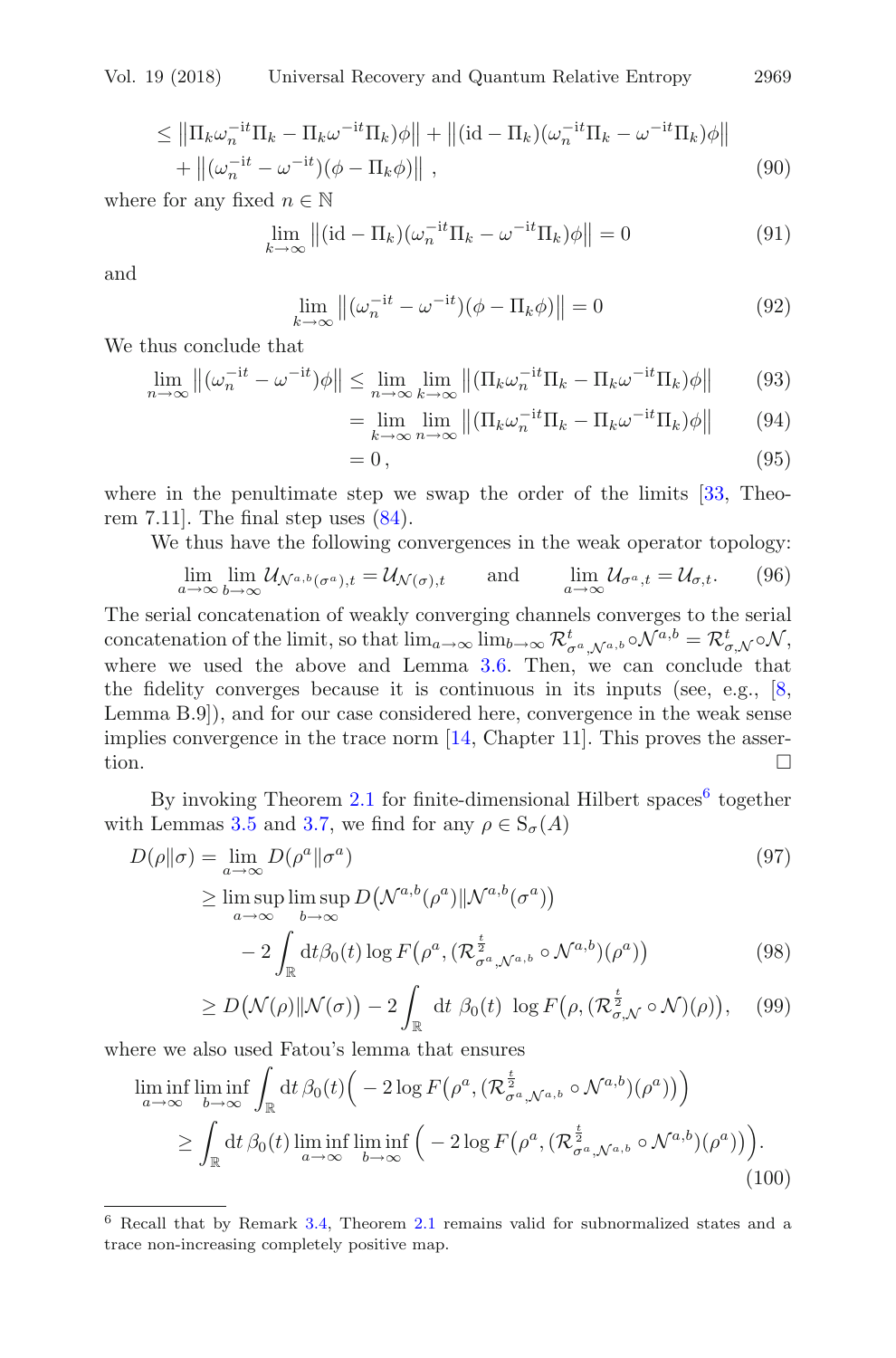This concludes the proof of Theorem [2.1](#page-5-0)

## **4. Universal and Explicit Refinements of Other Entropy Inequalities**

It is well known (see, e.g.,  $[34]$  $[34]$ ) that the monotonicity of the relative entropy under trace-preserving completely positive maps is closely related to (i) strong subadditivity, (ii) concavity of the conditional entropy, and (iii) joint convexity of the relative entropy. Based on this relation, Remark [2.2](#page-5-1) can be used to derive universal and explicit remainder terms for the statements (i)–(iii). We note that universal means that the recovery map that occurs in the remainder term does not depend on all possible parameters. Within this section, we assume that  $A$ , B, and C are finite-dimensional Hilbert spaces. For  $n \in \mathbb{N}$ , the *n*-simplex is denoted by  $\Delta_n := \{x \in \mathbb{R}^n : x \geq 0, \sum_{i=1}^n x_i = 1\}.$ <br>Applying Bemark 2.2 for  $\sigma = \text{id} \cdot \otimes \text{diag} \in \mathbb{R}$ 

Applying Remark [2.2](#page-5-1) for  $\sigma = id_A \otimes \rho_{BC} \in P(A \otimes B \otimes C)$ ,  $\rho = \rho_{ABC} \in$  $S_{\sigma}(A\otimes B\otimes C)$ , and  $\mathcal{N}_{ABC\rightarrow AB}=\mathcal{I}_{AB}\otimes \text{tr}_{C}$  implies a strengthened version of the result that has been established in [\[38,](#page-23-4) Theorem 2.1, Corollary 2.4, and Remark 2.5].

<span id="page-16-0"></span>**Corollary 4.1** (Strong subadditivity). For any density operator  $\rho_{ABC} \in S(A \otimes$ B <sup>⊗</sup> C)*, we have*

$$
I(A:C|B)_{\rho} \ge -2\log F(\rho_{ABC}, \mathcal{R}_{B\to BC}(\rho_{AB})),\tag{101}
$$

*where*  $\mathcal{R}_{B\to BC}(\cdot) = \int_{\mathbb{R}} dt \beta_0(t) \mathcal{R}_{\rho_{BC},\text{tr}_C}^t(\cdot)$  *as defined in Theorem [2.1.](#page-5-0)* 

From Corollary [4.1,](#page-16-0) we can deduce a universal remainder term for the concavity of the conditional entropy. We note that a similar remainder term has been conjectured in  $[4]$  $[4]$ . Furthermore, a remainder term that, however, is neither universal nor explicit has been proven in [\[42](#page-23-5), Corollary 12].

**Corollary 4.2** (Concavity of conditional entropy). For any  $\rho_{AB} \in S(A \otimes B)$ *we have*

$$
H(A|B)_{\rho} - \sum_{x \in \mathcal{X}} \nu(x) H(A|B)_{\rho^x} \ge -2 \log \sum_{x \in \mathcal{X}} \nu(x) F(\rho^x_{AB}, \mathcal{R}_{B \to AB}(\rho^x_B)),
$$
\n(102)

*for all ensembles*  $\{\nu(x), \rho_{AB}^x\}_{x \in \mathcal{X}}$  *with*  $\nu \in \Delta_{\mathcal{X}}$  *and*  $\rho_{AB}^x \in S(A \otimes B)$  *such that*<br> $\rho_{AB} = \sum_{\nu(x), \rho_{AB}^x = \nu_{AB}^x \rho_{BA}^x} \rho_{AB}(\rho_{AB}) = \int_{A} d^4 \rho_{AB}^x(\rho_{AB})^x$  (c) as defined in  $\rho_{AB} = \sum_{x \in \mathcal{X}} \nu(x) \rho_{AB}^x$  where  $\mathcal{R}_{B \to AB}(\cdot) = \int_{\mathbb{R}} dt \beta_0(t) \mathcal{R}_{\rho_{AB}, \text{tr}_A}^t(\cdot)$  as defined in Theorem 2.1 *Theorem* [2.1](#page-5-0)*.*

*Proof.* Let us consider the following classical-quantum state

$$
\phi_{XAB} = \sum_{x \in \mathcal{X}} \nu(x) |x\rangle\langle x|_X \otimes \rho_{AB}^x.
$$
\n(103)

By Corollary [4.1](#page-16-0) and a simple fact ensuring that the fidelity for orthogonal input states decomposes (see Lemma A.1 in [\[38\]](#page-23-4)), we find

 $\Box$ .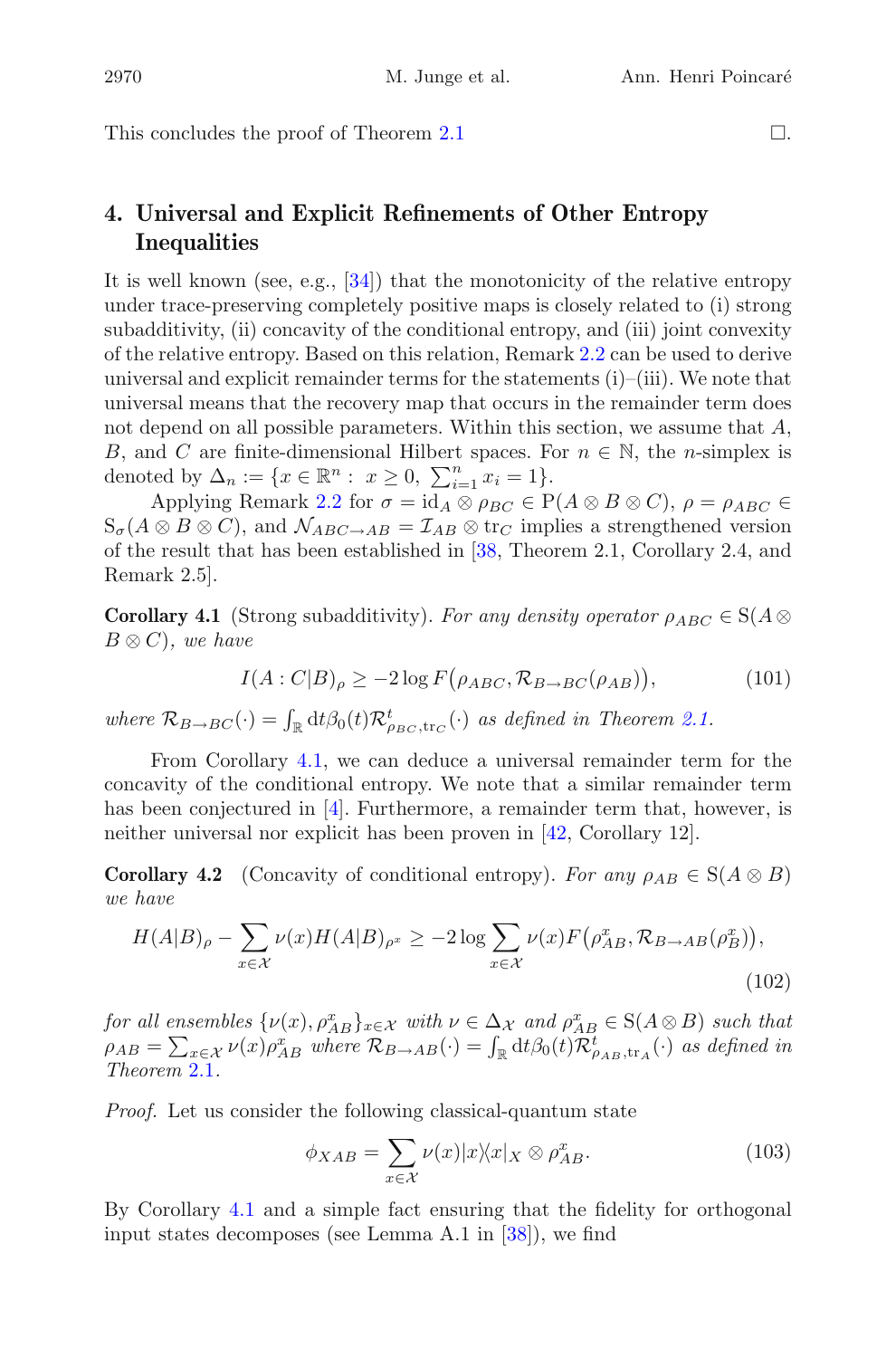$$
H(A|B)_{\rho} - \sum_{x \in \mathcal{X}} \nu(x)H(A|B)_{\rho^x} = H(A|B)_{\phi} - H(A|BX)_{\phi}
$$
\n<sup>(104)</sup>

$$
= I(X:A|B)_{\phi} \tag{105}
$$

$$
\geq -2\log F(\phi_{XAB}, \mathcal{R}_{B\to AB}(\phi_{XB})) \qquad (106)
$$

$$
= -2\log \sum_{x \in \mathcal{X}} \nu(x) F(\rho_{AB}^x, \mathcal{R}_{B \to AB}(\rho_B^x)).
$$
\n(107)

We note that by Corollary [4.1](#page-16-0) the recovery map  $\mathcal{R}_{B\to AB}$  is explicit and universal in the sense that it only depends on  $\rho_{AB}$ versal in the sense that it only depends on  $\rho_{AB}$ .

Remark [2.2](#page-5-1) implies a universal remainder term for the joint convexity of the relative entropy. We note that a similar remainder term has been conjectured in [\[35](#page-23-6)]. Corollary 13 in [\[42](#page-23-5)] proves such a remainder term that, however, is neither universal nor explicit.

**Corollary 4.3** (Joint convexity of relative entropy). For any  $\nu \in \Delta_{\mathcal{X}}$ ,  ${\sigma^x}_{x \in \mathcal{X}}$  with  ${\sigma^x} \in P(A)$  for all  $x \in \mathcal{X}$ ,  ${\sigma_{XA}} = \sum_{x \in \mathcal{X}} \nu(x)|x \rangle \langle x|_X \otimes {\sigma^x}$ ,<br>any  ${\sigma_{\sigma}} \in S$  x(A) and  ${\sigma_{\sigma}} = \sum_{x \in \mathcal{X}} \nu(x) {\sigma^x}$  we have  $\lim_{\rho} \rho_x \in S_{\sigma^x}(A)$  *and*  $\rho = \sum_{x \in \mathcal{X}} \nu(x) \rho^x$  *we have* 

$$
\sum_{x \in \mathcal{X}} \nu(x) D(\rho^x \| \sigma^x) - D(\rho \| \sigma) \ge -2 \log \sum_{x \in S} \nu(x) F(\rho^x, \mathcal{R}_{\sigma_{XA}, \text{tr}_X}(\rho)), \quad (108)
$$

where  $\mathcal{R}_{\sigma_{XA},\text{tr}_X}(\cdot) = \int_{\mathbb{R}} dt \beta_0(t) \mathcal{R}_{\sigma_{XA},\text{tr}_X}^t(\cdot)$  *as defined in Theorem [2.1](#page-5-0).* 

*Proof.* Let us consider the states

$$
\rho_{XA} := \sum_{x \in \mathcal{X}} \nu(x) |x \rangle \langle x |_{X} \otimes \rho^{x} \quad \text{and} \quad \rho = \rho_{A} = \sum_{x \in \mathcal{X}} \nu(x) \rho^{x}.
$$
 (109)

Since the relative entropy decomposes for orthogonal input states (see Lemma B.2 in [\[38](#page-23-4)]), Remark [2.2](#page-5-1) implies that the recovery map  $\mathcal{R}_{\sigma_{XA},\text{tr}_X}(\cdot)$  =  $\int_{\mathbb{R}} \mathrm{d}t \beta_0(t) \mathcal{R}_{\sigma_{XA},\text{tr}_X}^t(\cdot)$  satisfies

$$
\sum_{x \in \mathcal{X}} \nu(x) D(\rho^x \| \sigma^x) - D(\rho \| \sigma) = D(\rho_{XA} \| \sigma_{XA}) - D(\rho_A \| \sigma_A)
$$
\n(110)

$$
\geq -2\log F\big(\rho_{XA}, \mathcal{R}_{\sigma_{XA}, \text{tr}_X}(\rho)\big) \tag{111}
$$

$$
= -2\log \sum_{x \in \mathcal{X}} \nu(x) F(\rho^x, \mathcal{R}_{\sigma_{XA}, \text{tr}_X}(\rho)), \quad (112)
$$

where the final step uses that the fidelity for orthogonal input states decom-poses (see Lemma A.1 in [\[38](#page-23-4)]).  $\square$ 

#### **5. Approximate Quantum Error Correction**

Theorem [2.1](#page-5-0) allows for establishing an alternate, information-theoretic set of conditions for approximate quantum error correction. Recall that in quantum error correction the main goal is to protect a set of states from the action of a noisy quantum channel, by encoding this set into a subspace of a given Hilbert space. The quantum error correction conditions given in the seminal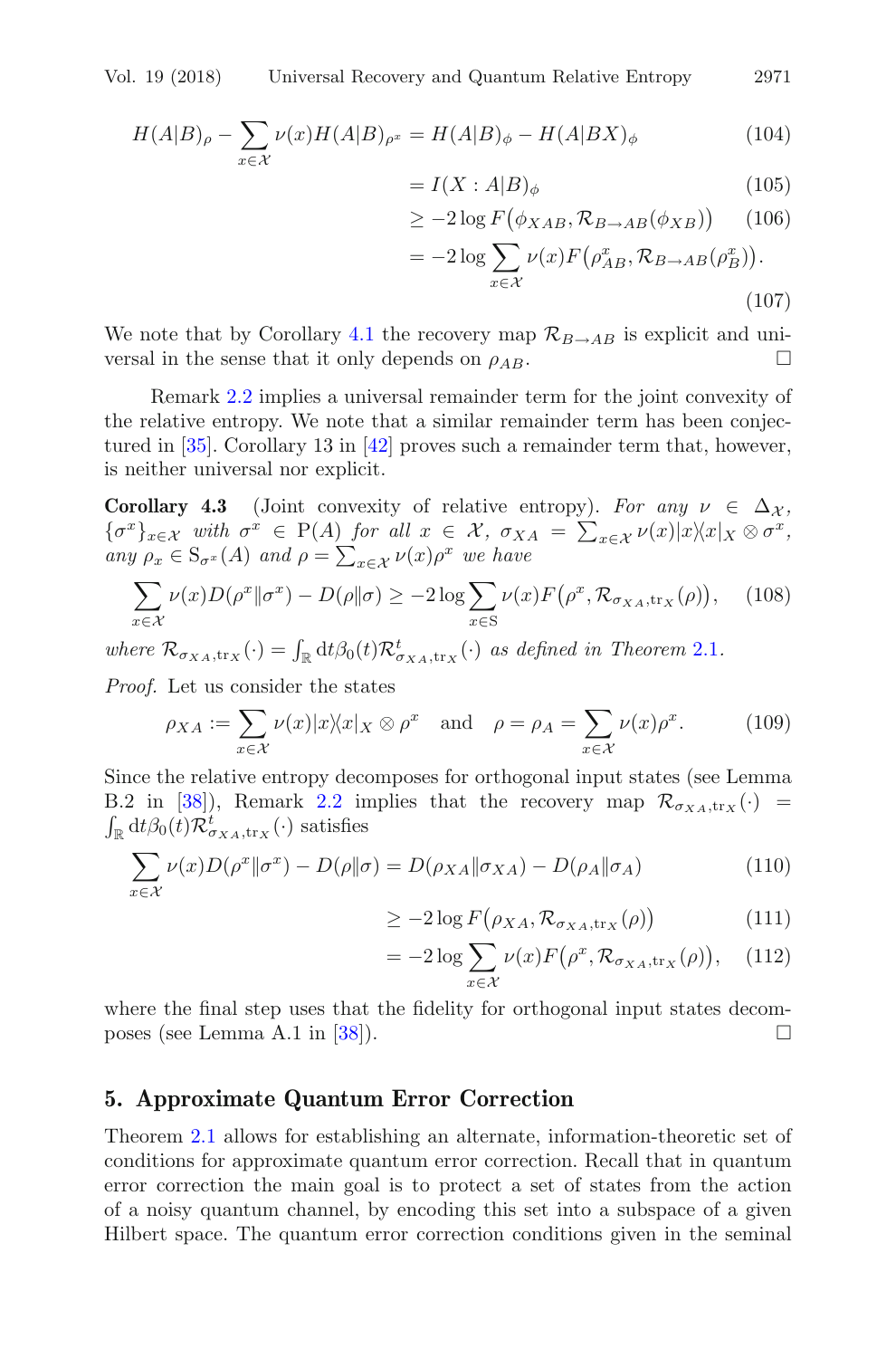works  $[3,18]$  $[3,18]$  $[3,18]$  are necessary and sufficient for perfect quantum error correction. Although these works were essential for gaining an understanding of quantum error correction, the conditions given represent a strong idealization, since we can never hope in practice to have perfect quantum error correction. So this realization motivated some follow-up works on approximate quantum error correction (see [\[2](#page-21-9),[25\]](#page-22-20) and references therein), in which one seeks to determine conditions under which approximate recovery from the action of a given noisy channel is possible. We mention that some of these works made essential use of the Petz recovery map.

In [\[12\]](#page-22-21), information-theoretic conditions for perfect error correction were given in terms of the quantum relative entropy. We recall their result: Let A be a Hilbert space, let C be a subspace of A (called the "codespace"), and let  $\Pi$  denote the projection onto  $C$ . Then

<span id="page-18-0"></span>
$$
\{\forall \rho \in S(C) : D(\rho \|\Pi) = D(\mathcal{N}(\rho) \|\mathcal{N}(\Pi))\} \iff \{\forall \rho \in S(C) : \rho = (\mathcal{P}_{\Pi, \mathcal{N}} \circ \mathcal{N})(\rho)\},\tag{113}
$$

where  $\mathcal{P}_{\Pi,\mathcal{N}}(\cdot)$  is the Petz recovery map defined in [\(5\)](#page-2-4). So perfect error correc*tion is possible if and only if for all*  $\rho \in S(C)$  *the pairwise distinguishability of*  $\rho$  *with*  $\Pi$  *does not decrease under the action of the noisy channel*  $\mathcal{N}$ .

Given the statement in  $(113)$  and the prior work on approximate quantum error correction, it is natural to wonder whether a robust version of [\(113\)](#page-18-0) exists. Indeed, Theorem [2.1](#page-5-0) (or rather Remark [2.2\)](#page-5-1) implies such a statement, establishing necessary and sufficient information-theoretic conditions for approximate quantum error correction. Loosely speaking, we can now say that *approximate error correction is possible if and only if the pairwise distinguishability of* ρ *with* <sup>Π</sup> *does not decrease by too much under the action of the noisy channel* N *for all*  $\rho \in S(C)$ . The corollary below is a consequence of Remark [2.2](#page-5-1) and some other known facts.

**Corollary 5.1.** *Let*  $\varepsilon \in [0,1]$ *,* A and B be finite-dimensional Hilbert spaces, C *be a subspace of* A *(called the "codespace")*,  $\mathcal{N} \in \text{TPCP}(A, B)$  *a quantum channel, and let*  $\Pi$  *denote the projection onto* C. If for all  $\rho \in S(C)$  *we have* 

$$
D(\rho||\Pi) - D(\mathcal{N}(\rho)||\mathcal{N}(\Pi)) \le \varepsilon , \qquad (114)
$$

*then it is possible to approximately recover every state*  $\rho \in S(C)$ *, in the sense that we have for all*  $\rho \in S(C)$ 

<span id="page-18-1"></span>
$$
F(\rho, (\mathcal{R}_{\Pi,\mathcal{N}} \circ \mathcal{N})(\rho)) \ge 1 - \frac{1}{2}\varepsilon. \tag{115}
$$

*Conversely, if* [\(115\)](#page-18-1) *holds for*  $\varepsilon \in [0,1]$ *, then we have for all*  $\rho \in S(C)$ 

$$
D(\rho \| \Pi) - D(\mathcal{N}(\rho) \| \mathcal{N}(\Pi)) \le \sqrt{\varepsilon} \log(\dim C) + h_2(\sqrt{\varepsilon}), \tag{116}
$$

*where*  $h_2(p) := -p \log p - (1-p) \log(1-p)$  *is the binary entropy, with the property that*  $\lim_{p\to 0} h_2(p)=0$ *.* 

*Proof.* The first statement is a direct consequence of Remark [2.2,](#page-5-1) found by setting  $\rho = \rho$ ,  $\sigma = \Pi$ , and  $\mathcal{N} = \mathcal{N}$  and then applying the inequality  $-\log(x)$  $1-x$ , which holds for  $x \in [0,1]$ .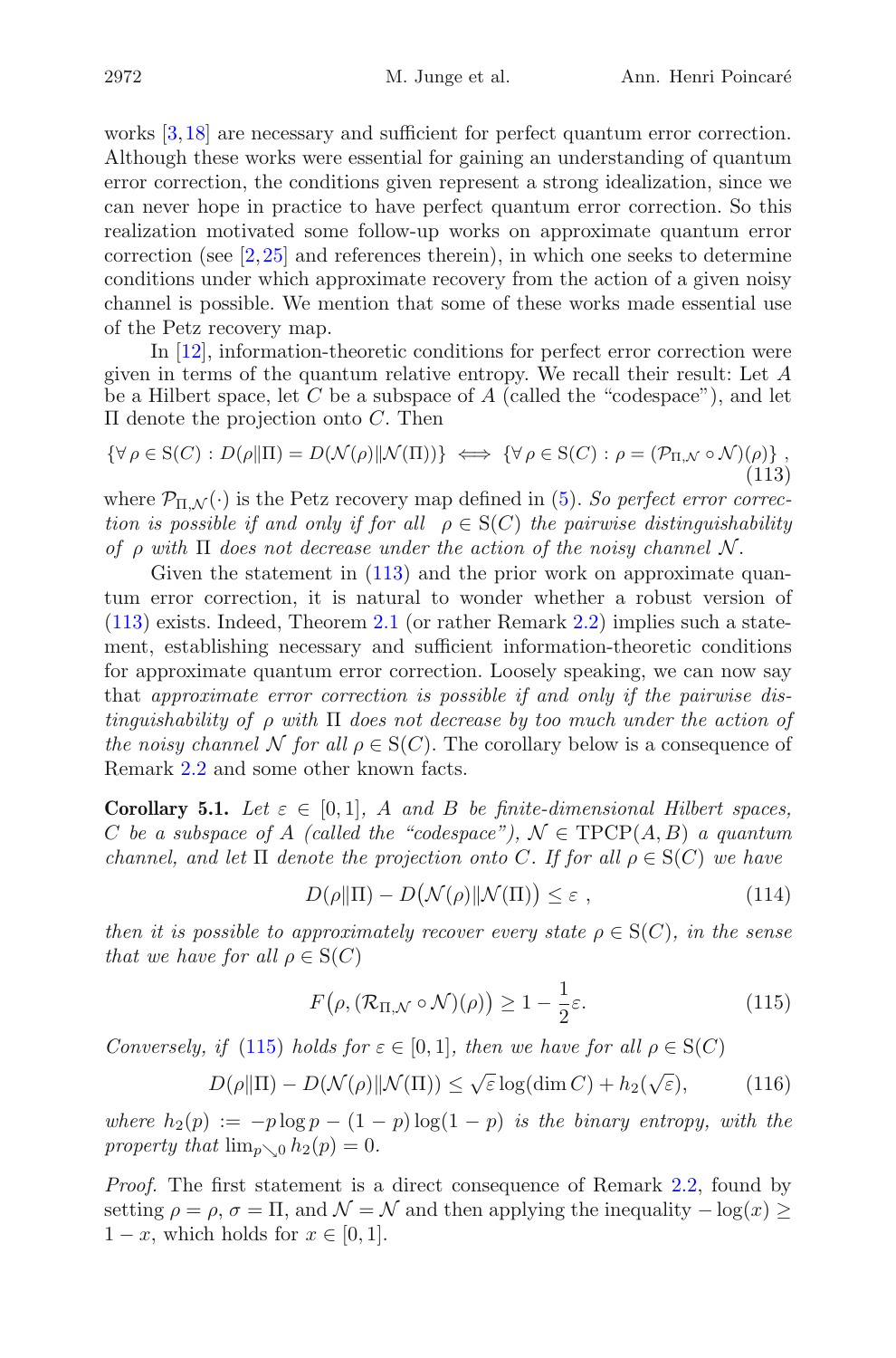To prove the second statement, suppose that [\(115\)](#page-18-1) holds. By the Fuchs– van de Graaf inequality [\[9](#page-21-3)], [\(115\)](#page-18-1) implies that for all  $\rho \in S(C)$  we have

$$
\frac{1}{2} \|\rho - (\mathcal{R}_{\Pi,\mathcal{N}} \circ \mathcal{N})(\rho)\|_{1} \le \sqrt{\varepsilon}.\tag{117}
$$

Then, consider the following chain of inequalities, which holds for all  $\rho \in S(C)$ :<br> $D(\rho || \Pi) - D(\mathcal{N}(\rho) || \mathcal{N}(\Pi))$ 

$$
D(\rho||\Pi) - D(\mathcal{N}(\rho)||\mathcal{N}(\Pi))
$$
  
\n
$$
\leq D(\rho||\Pi) - D((\mathcal{R}_{\Pi,\mathcal{N}} \circ \mathcal{N})(\rho)||(\mathcal{R}_{\Pi,\mathcal{N}} \circ \mathcal{N})(\Pi))
$$
\n(118)

$$
= D(\rho \|\Pi) - D\big((\mathcal{R}_{\Pi,\mathcal{N}} \circ \mathcal{N})(\rho)\|\Pi\big) \tag{119}
$$

$$
= -H(\rho) + H((\mathcal{R}_{\Pi,\mathcal{N}} \circ \mathcal{N})(\rho)) + \text{tr}\big( [(\mathcal{R}_{\Pi,\mathcal{N}} \circ \mathcal{N})(\rho) - \rho] \log \Pi \big) \tag{120}
$$

$$
\leq \sqrt{\varepsilon} \log \dim(C) + h_2(\sqrt{\varepsilon}).\tag{121}
$$

The first inequality is a consequence of monotonicity of quantum relative entropy with respect to the recovery map  $\mathcal{R}_{\Pi,N}$ . The first equality follows because  $(\mathcal{R}_{\Pi,\mathcal{N}} \circ \mathcal{N})(\Pi) = \Pi$ . The second equality is a rewriting, and the last inequality follows from the Fannes–Audenaert inequality [\[1](#page-21-10)] (see also [\[43,](#page-23-10) Lemma 1]) and the facts that  $\text{supp}(\rho) \subseteq \text{supp}(\Pi)$ ,  $\text{supp}((\mathcal{R}_{\Pi,\mathcal{N}} \circ \mathcal{N})(\rho)) \subseteq \text{supp}(\Pi)$ , and  $\text{log } \Pi = 0$  on the support of  $\Pi$ .  $supp(\Pi)$ , and  $log \Pi = 0$  on the support of  $\Pi$ .

#### **6. Conclusion**

In this work, we showed that for any nonnegative operator  $\sigma$  and for any channel N there exists an *explicit* and *universal* recovery map  $\mathcal{R}_{\sigma, N}$  such that

<span id="page-19-0"></span>
$$
D(\rho||\sigma) - D(\mathcal{N}(\rho)||\mathcal{N}(\sigma)) \ge -2\log F(\rho, (\mathcal{R}_{\sigma,\mathcal{N}} \circ \mathcal{N})(\rho)) \tag{122}
$$

for all density operators  $\rho$  such that  $\text{supp}(\rho) \subseteq \text{supp}(\sigma)$ . A consequence of its universality is that the recovery map  $\mathcal{R}_{\sigma,\mathcal{N}}$  satisfies  $(\mathcal{R}_{\sigma,\mathcal{N}}\circ\mathcal{N})(\sigma)=\sigma$ . The present work thus constitutes an improvement over [\[42](#page-23-5)] since the recovery map is constructed explicitly and is independent of  $\rho$ . Knowing the explicit structure of the recovery map that satisfies [\(122\)](#page-19-0) can be helpful in various scenarios. For example, if this is to be implemented by experimentalists or in an actual quantum computer it is helpful to have an explicit recovery map. We showed that the inequality [\(122\)](#page-19-0) implies universal and explicit remainder terms for other entropy inequalities such as strong subadditivity, concavity of the entropy, and the joint convexity of the relative entropy. Furthermore, it can be useful in the context of quantum sufficient statistics and approximate quantum error correction.

#### **Acknowledgements**

We thank Omar Fawzi, Rupert Frank, Jürg Fröhlich, Elliott Lieb, Volkher Scholz, and Marco Tomamichel for helpful discussions. We further thank the anonymous referee for constructive feedback. MJ's work was supported by NSF DMS 1501103 and NSF-DMS 1201886. RR and DS acknowledge support by the European Research Council (ERC) via Grant No. 258932, by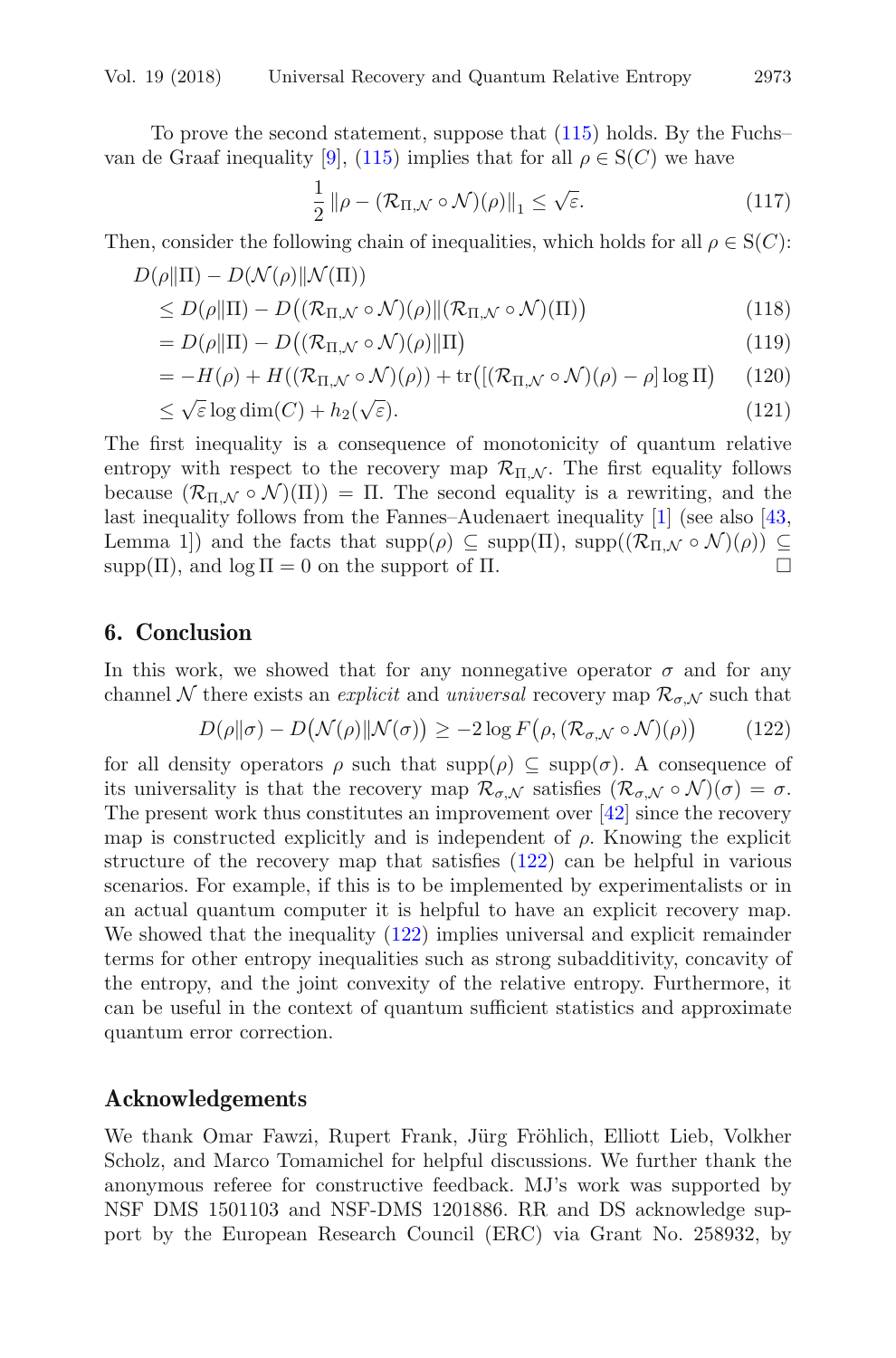the Swiss National Science Foundation (SNSF) via the National Centre of Competence in Research "QSIT," and by the European Commission via the project "RAQUEL." MMW acknowledges support from the NSF under Award Nos. CCF-1350397 and 1714215 and the DARPA Quiness Program through US Army Research Office award W31P4Q-12-1-0019. He is also grateful to co-authors MJ, RR, and AW for hospitality and support during research visits in summer 2015. AWs work was supported by the EU (STREP RAQUEL), the ERC (AdG IRQUAT), the Spanish MINECO (Grant FIS2013-40627-P) with the support of FEDER funds, as well as by the Generalitat de Catalunya CIRIT, Project 2014-SGR-966.

**Open Access.** This article is distributed under the terms of the Creative Commons Attribution 4.0 International License [\(http://creativecommons.org/licenses/](http://creativecommons.org/licenses/by/4.0/)  $b\nu/4.0$ , which permits unrestricted use, distribution, and reproduction in any medium, provided you give appropriate credit to the original author(s) and the source, provide a link to the Creative Commons license, and indicate if changes were made.

## **Appendix**

## **Appendix A. Proof of Lemma [3.2](#page-8-1)**

We begin by recalling Hirschman's strengthening [\[13\]](#page-22-14) of the Hadamard threeline theorem (see, e.g.,  $[10, \text{Lemma } 1.3.8]$  $[10, \text{Lemma } 1.3.8]$ ):

<span id="page-20-0"></span>**Lemma A.1.** *Let*  $S := \{z \in \mathbb{C} : 0 \leq \text{Re}\{z\} \leq 1\}$  *and let*  $g(z)$  *be holomorphic on the interior of* S *and continuous on the boundary, such that*

$$
\sup_{z \in S} \exp\left\{-a \left| \text{Im } z \right| \right\} \log|g(z)| \le A < \infty,\tag{123}
$$

*for some fixed* A and  $a < \pi$ . Then, for  $\theta \in (0,1)$ , the following bound holds

$$
\log|g(\theta)| \leq \int_{\mathbb{R}} \mathrm{d}t \, \left( \alpha_{\theta}(t) \log(|g(\mathrm{i}t)|^{1-\theta}) + \beta_{\theta}(t) \log(|g(1+\mathrm{i}t)|^{\theta}) \right), \qquad (124)
$$

*where*  $\alpha_{\theta}(t)$  *and*  $\beta_{\theta}(t)$  *are defined in* [\(28\)](#page-8-4)*.* 

We can now prove Lemma  $3.2$ .

*Proof of Lemma [3.2.](#page-8-1)* The proof of this theorem is well known, but we provide it for completeness. For fixed  $\theta \in (0,1)$ , let  $q_{\theta}$  be the Hölder conjugate of  $p_{\theta}$ , defined by

$$
\frac{1}{p_{\theta}} + \frac{1}{q_{\theta}} = 1.
$$
\n(125)

Similarly, let  $q_0$  and  $q_1$  be Hölder conjugates of  $p_0$  and  $p_1$ , respectively. We can find an operator  $X$  such that

$$
||X||_{q_{\theta}} = 1
$$
 and  $tr(XG(\theta)) = ||G(\theta)||_{p_{\theta}}$ . (126)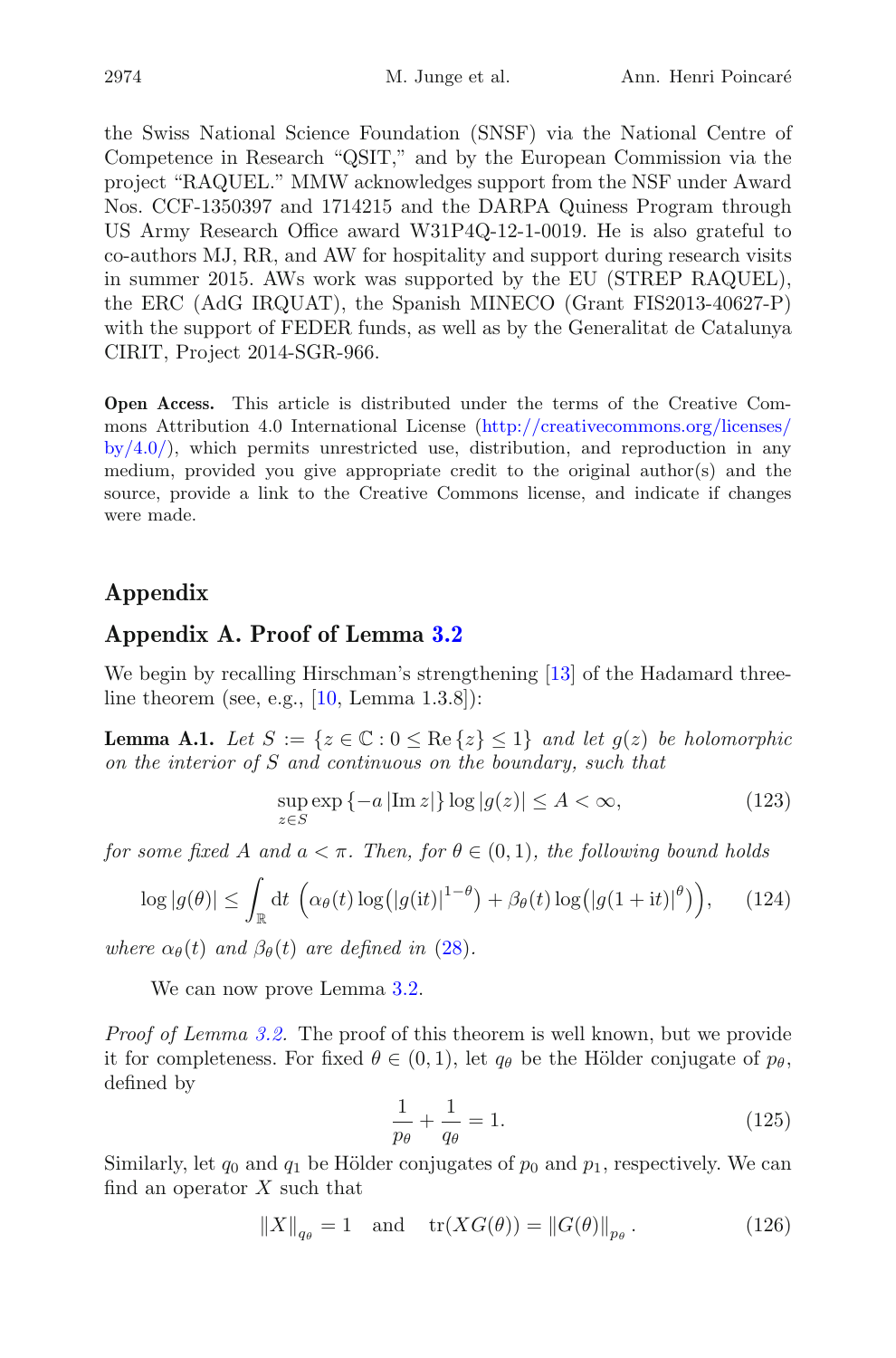We can write the singular value decomposition for X in the form  $X = UD^{1/q_{\theta}}V$ (implying  $tr(D) = 1$ ). For  $z \in S$ , define

$$
X(z) := UD^{\frac{1-z}{q_0} + \frac{z}{q_1}}V.
$$
\n(127)

As a consequence,  $X(z)$  is holomorphic on the interior of S and continuous on the boundary. Also, observe that  $X(\theta) = X$ . Then, the following function satisfies the requirements needed to apply Lemma [A.1:](#page-20-0)

$$
g(z) := \operatorname{tr}(X(z)G(z)).\tag{128}
$$

Indeed, we have that

<span id="page-21-11"></span>
$$
\log ||G(\theta)||_{p_{\theta}} = \log |g(\theta)| \le \int_{\mathbb{R}} dt \, \left( \alpha_{\theta}(t) \log (|g(it)|^{1-\theta}) + \beta_{\theta}(t) \log (|g(1+it)|^{\theta}) \right). \tag{129}
$$

Now, from applying Hölder's inequality and the facts that  $||X(it)||_{q_0} = 1=$  $||X(1 + it)||_{a_1}$ , we find that

$$
|g(it)| = \left| \text{tr}\big(X(\text{it})G(\text{it})\big) \right| \le \|X(\text{it})\|_{q_0} \|G(\text{it})\|_{p_0} = \|G(\text{it})\|_{p_0} \tag{130}
$$

and

$$
|g(1+it)| = |tr(X(1+it)G(1+it))| \le ||X(1+it)||_{q_1} ||G(1+it)||_{p_1} = ||G(1+it)||_{p_1}.
$$
\n(131)

Bounding [\(129\)](#page-21-11) from above using these inequalities then gives [\(27\)](#page-8-2).  $\Box$ 

### **References**

- <span id="page-21-10"></span>[1] Audenaert, K.M.R.: A sharp continuity estimate for the von Neumann entropy. J. Phys. A Math. Theor. **40**(28), 8127 (2007)
- <span id="page-21-9"></span>[2] Barnum, H., Knill, E.: Reversing quantum dynamics with near-optimal quantum and classical fidelity. J. Math. Phys. **43**(5), 2097–2106 (2002). [arXiv:quant-ph/0004088](http://arxiv.org/abs/quant-ph/0004088)
- <span id="page-21-8"></span>[3] Bennett, C.H., DiVincenzo, D.P., Smolin, J.A., Wootters, W.K.: Mixed-state entanglement and quantum error correction. Phys. Rev. A **54**(5), 3824–3851 (1996)
- <span id="page-21-7"></span>[4] Berta, M., Lemm, M., Wilde, M.M.: Monotonicity of quantum relative entropy and recoverability. Quantum Inf. Comput. **15**(15 & 16), 1333–1354 (2015)
- <span id="page-21-6"></span>[5] Bhatia, R.: Matrix Analysis. Springer, Berlin (1997)
- <span id="page-21-1"></span>[6] Brand˜ao, F.G.S.L., Harrow, A.W., Oppenheim, J., Strelchuk, S.: Quantum conditional mutual information, reconstructed states, and state redistribution. Phys. Rev. Lett. **115**(5), 050501 (2015)
- <span id="page-21-2"></span>[7] Devetak, I., Yard, J.: Exact cost of redistributing multipartite quantum states. Phys. Rev. Lett. **100**(23), 230501 (2008)
- <span id="page-21-0"></span>[8] Fawzi, O., Renner, R.: Quantum conditional mutual information and approximate Markov chains. Commun. Math. Phys. **340**(2), 575–611 (2015)
- <span id="page-21-3"></span>[9] Fuchs, C., van de Graaf, J.: Cryptographic distinguishability measures for quantum-mechanical states. IEEE Trans. Inf. Theory **45**(4), 1216–1227 (1999)
- <span id="page-21-4"></span>[10] Grafakos, L.: Classical Fourier Analysis, 2nd edn. Springer, Berlin (2008)
- <span id="page-21-5"></span>[11] Grümm, H.: Two theorems about  $C_p$ . Rep. Math. Phys.  $4(3)$ , 211–215 (1973)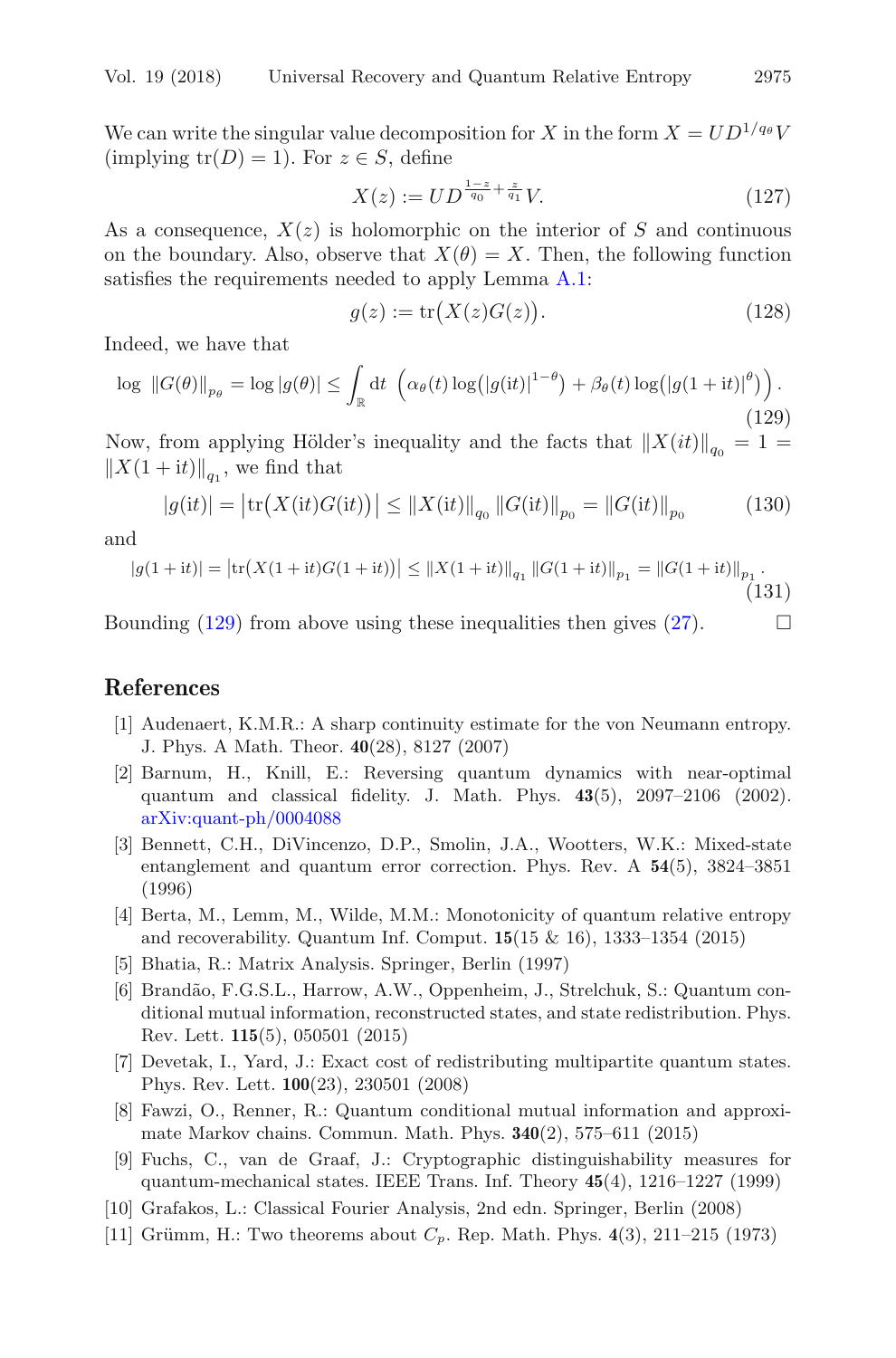- <span id="page-22-21"></span>[12] Hiai, F., Mosonyi, M., Petz, D., Beny, C.: Quantum f-divergences and error correction. Rev. Math. Phys. **23**(7), 691–747 (2011). [arXiv:1008.2529](http://arxiv.org/abs/1008.2529)
- <span id="page-22-14"></span>[13] Hirschman, I.I.: A convexity theorem for certain groups of transformations. Journal d'Analyse Math´ematique **2**(2), 209–218 (1952)
- <span id="page-22-15"></span>[14] Holevo, A.S.: Quantum Systems, Channels, Information. De Gruyter Studies in Mathematical Physics 16, de Gruyter (2012)
- <span id="page-22-9"></span>[15] Jencŏvà, A.: Randomization Theorems for Quantum Channels. [arXiv:1404.3900](http://arxiv.org/abs/1404.3900) (2014)
- <span id="page-22-0"></span>[16] Jencŏvà, A., Petz, D.: Sufficiency in quantum statistical inference. Commun. Math. Phys. **263**(1), 259–276 (2006)
- <span id="page-22-6"></span> $[17]$  Jencovà, A., Petz, D.: Sufficiency in quantum statistical inference: a survey with examples. Infin. Dimens. Anal. Quantum Probab. Relat. Top. **09**(03), 331–351 (2006)
- <span id="page-22-19"></span>[18] Knill, E., Laflamme, R.: Theory of quantum error-correcting codes. Phys. Rev. A **55**(2), 900–911 (1997)
- <span id="page-22-13"></span>[19] Li, K., Winter, A.: Squashed Entanglement, k-Extendibility, Quantum Markov Chains, and Recovery Maps. Found. Phys. (2018). [https://doi.org/10.1007/](https://doi.org/10.1007/s10701-018-0143-6) [s10701-018-0143-6](https://doi.org/10.1007/s10701-018-0143-6)
- <span id="page-22-10"></span>[20] Lieb, E.H., Ruskai, M.B.: A fundamental property of quantum-mechanical entropy. Phys. Rev. Lett. **30**, 434–436 (1973)
- <span id="page-22-11"></span>[21] Lieb, E.H., Ruskai, M.B.: Proof of the strong subadditivity of quantummechanical entropy. J. Math. Phys. **14**(12), 1938–1941 (1973)
- <span id="page-22-4"></span>[22] Lindblad, G.: Entropy, information and quantum measurements. Commun. Math. Phys. **33**, 305–322 (1973)
- <span id="page-22-16"></span>[23] Lindblad, G.: Expectations and entropy inequalities for finite quantum systems. Commun. Math. Phys. **39**(2), 111–119 (1974)
- <span id="page-22-5"></span>[24] Lindblad, G.: Completely positive maps and entropy inequalities. Commun. Math. Phys. **40**(2), 147–151 (1975)
- <span id="page-22-20"></span>[25] Mandayam, P., Ng, H.K.: Towards a unified framework for approximate quantum error correction. Phys. Rev. A **86**(1), 012335 (2012). [arXiv:1202.5139](http://arxiv.org/abs/1202.5139)
- <span id="page-22-1"></span>[26] Mosonyi, M., Petz, D.: Structure of sufficient quantum coarse-grainings. Lett. Math. Phys. **68**(1), 19–30 (2004)
- <span id="page-22-12"></span>[27] Nielsen, M.A., Chuang, I.L.: Quantum Computation and Quantum Information. Cambridge University Press, Cambridge (2000)
- <span id="page-22-8"></span>[28] Ohya, M., Petz, D.: Quantum Entropy and Its Use. Springer, Berlin (1993)
- <span id="page-22-2"></span>[29] Petz, D.: Sufficient subalgebras and the relative entropy of states of a von Neumann algebra. Commun. Math. Phys. **105**(1), 123–131 (1986)
- <span id="page-22-3"></span>[30] Petz, D.: Sufficiency of channels over von Neumann algebras. Q. J. Math. **39**(1), 97–108 (1988)
- <span id="page-22-7"></span>[31] Petz, D.: Monotonicity of quantum relative entropy revisited. Rev. Math. Phys. **15**(01), 79–91 (2003)
- <span id="page-22-17"></span>[32] Powers, R.T., Størmer, E.: Free states of the canonical anticommutation relations. Commun. Math. Phys. **16**(1), 1–33 (1970)
- <span id="page-22-18"></span>[33] Rudin, W.: Principles of Mathematical Analysis. International Series in Pure and Applied Mathematics, 3rd edn. McGraw-Hill Book Co, New York (1976)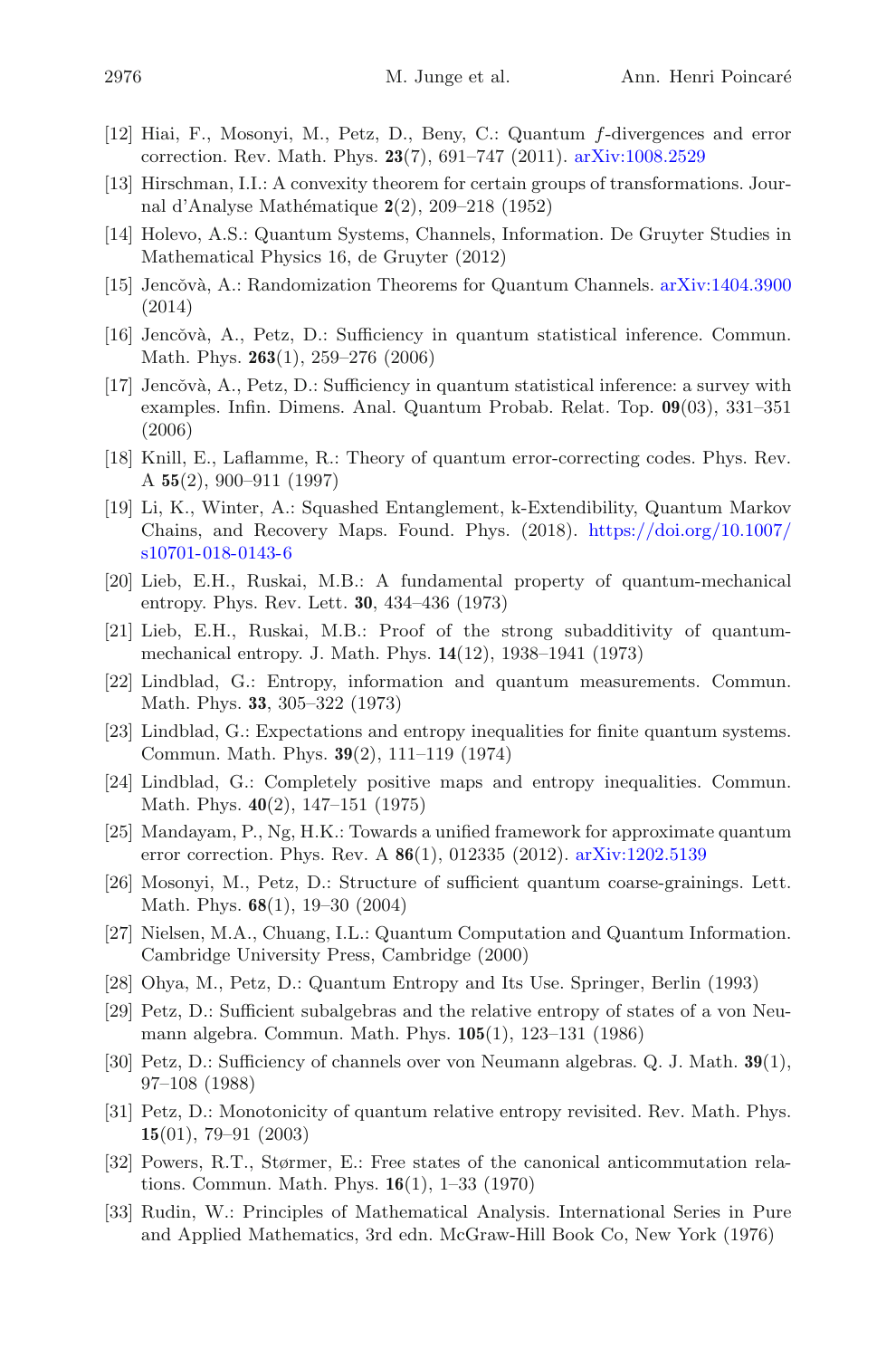- <span id="page-23-9"></span>[34] Ruskai, M.B.: Inequalities for quantum entropy: a review with conditions for equality. J. Math. Phys. **43**(9), 4358–4375 (2002)
- <span id="page-23-6"></span>[35] Seshadreesan, K.P., Berta, M., Wilde, M.M.: Rényi squashed entanglement, discord, and relative entropy differences. J. Phys. A Math. Theor. **48**(39), 395303 (2015)
- <span id="page-23-3"></span>[36] Shirokov, M.E.: Measures of quantum correlations in infinite-dimensional systems. Sbornik Math. **207**(5), 724 (2015). [arXiv:1506.06377](http://arxiv.org/abs/1506.06377)
- <span id="page-23-8"></span>[37] Simon, B.: Trace Ideals and Their Applications, 2nd edn. American Mathematical Society, Providence (2005)
- <span id="page-23-4"></span>[38] Sutter, D., Fawzi, O., Renner, R.: Universal recovery map for approximate Markov chains. Proc. R. Soc. Lond. A Math. Phys. Eng. Sci. **472**, 2186 (2016)
- <span id="page-23-7"></span>[39] Sutter, D., Tomamichel, M., Harrow, A.W.: Strengthened monotonicity of relative entropy via pinched Petz recovery map. IEEE Trans. Inf. Theory **62**(5), 2907–2913 (2016)
- <span id="page-23-2"></span>[40] Uhlmann, A.: The "transition probability" in the state space of a \*-algebra. Rep. Math. Phys. **9**(2), 273–279 (1976)
- <span id="page-23-0"></span>[41] Uhlmann, A.: Relative entropy and the Wigner–Yanase–Dyson–Lieb concavity in an interpolation theory. Commun. Math. Phys. **54**(1), 21–32 (1977)
- <span id="page-23-5"></span>[42] Wilde, M.M.: Recoverability in quantum information theory. Proc. R. Soc. Lond. A Math. Phys. Eng. Sci. **471**(2182), 20150338 (2015)
- <span id="page-23-10"></span>[43] Winter, A.: Tight uniform continuity bounds for quantum entropies: conditional entropy, relative entropy distance and energy constraints. Commun. Math. Phys. **347**(1), 291–313 (2016)
- <span id="page-23-1"></span>[44] Winter, A., Li, K.: A Stronger Subadditivity Relation? With Applications to Squashed Entanglement, Sharability and Separability. [http://www.scribd.com/](http://www.scribd.com/document/337859204) [document/337859204](http://www.scribd.com/document/337859204) (2012)

Marius Junge Department of Mathematics University of Illinois at Urbana-Champaign Urbana, IL 61801-2975 USA e-mail: mariusjunge@gmail.com

Renato Renner and David Sutter Institute for Theoretical Physics ETH Zurich Zurich Switzerland e-mail: renner@ethz.ch; sutterd@itp.phys.ethz.ch